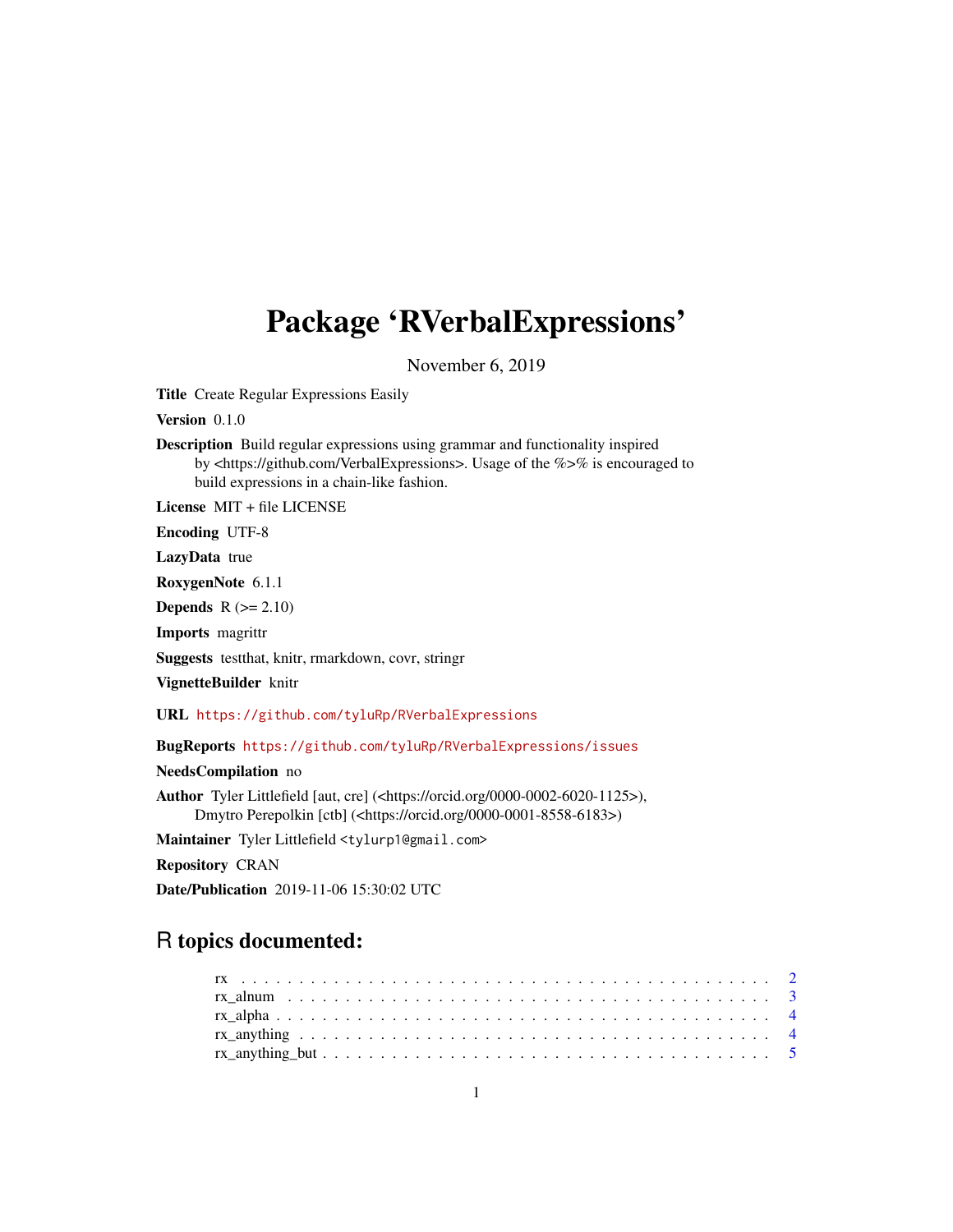<span id="page-1-0"></span>

|       |                                                                                                                        | - 6             |
|-------|------------------------------------------------------------------------------------------------------------------------|-----------------|
|       |                                                                                                                        | $\overline{7}$  |
|       |                                                                                                                        | 8               |
|       |                                                                                                                        | 8               |
|       |                                                                                                                        | 9               |
|       |                                                                                                                        | <b>10</b>       |
|       |                                                                                                                        | <b>10</b>       |
|       |                                                                                                                        | -11             |
|       |                                                                                                                        | $\sqrt{12}$     |
|       |                                                                                                                        |                 |
|       |                                                                                                                        | -13             |
|       |                                                                                                                        | $\overline{14}$ |
|       | $rx\_none\_or\_more$                                                                                                   | -14             |
|       |                                                                                                                        | 15              |
|       |                                                                                                                        | <sup>16</sup>   |
|       |                                                                                                                        | 17              |
|       |                                                                                                                        | 17              |
|       |                                                                                                                        | 18              |
|       |                                                                                                                        | <sup>19</sup>   |
|       |                                                                                                                        | <sup>19</sup>   |
|       |                                                                                                                        | 20              |
|       |                                                                                                                        | 21              |
|       |                                                                                                                        | 22              |
|       |                                                                                                                        | 22              |
|       | $rx\_whitespace \dots \dots \dots \dots \dots \dots \dots \dots \dots \dots \dots \dots \dots \dots \dots \dots \dots$ | 23              |
|       | $rx\_with\_any\_case \ldots \ldots \ldots \ldots \ldots \ldots \ldots \ldots \ldots \ldots \ldots \ldots$              | 24              |
|       |                                                                                                                        | 25              |
|       |                                                                                                                        | 26              |
|       |                                                                                                                        |                 |
|       |                                                                                                                        |                 |
| Index |                                                                                                                        | 28              |

rx *Constructs a Verbal Expression*

# Description

Add this to the beginning of every verbal expression chain. This simply returns an empty character vector so that the next step in the chain can provide a value without explicitly writing value = "blah".

# Usage

rx()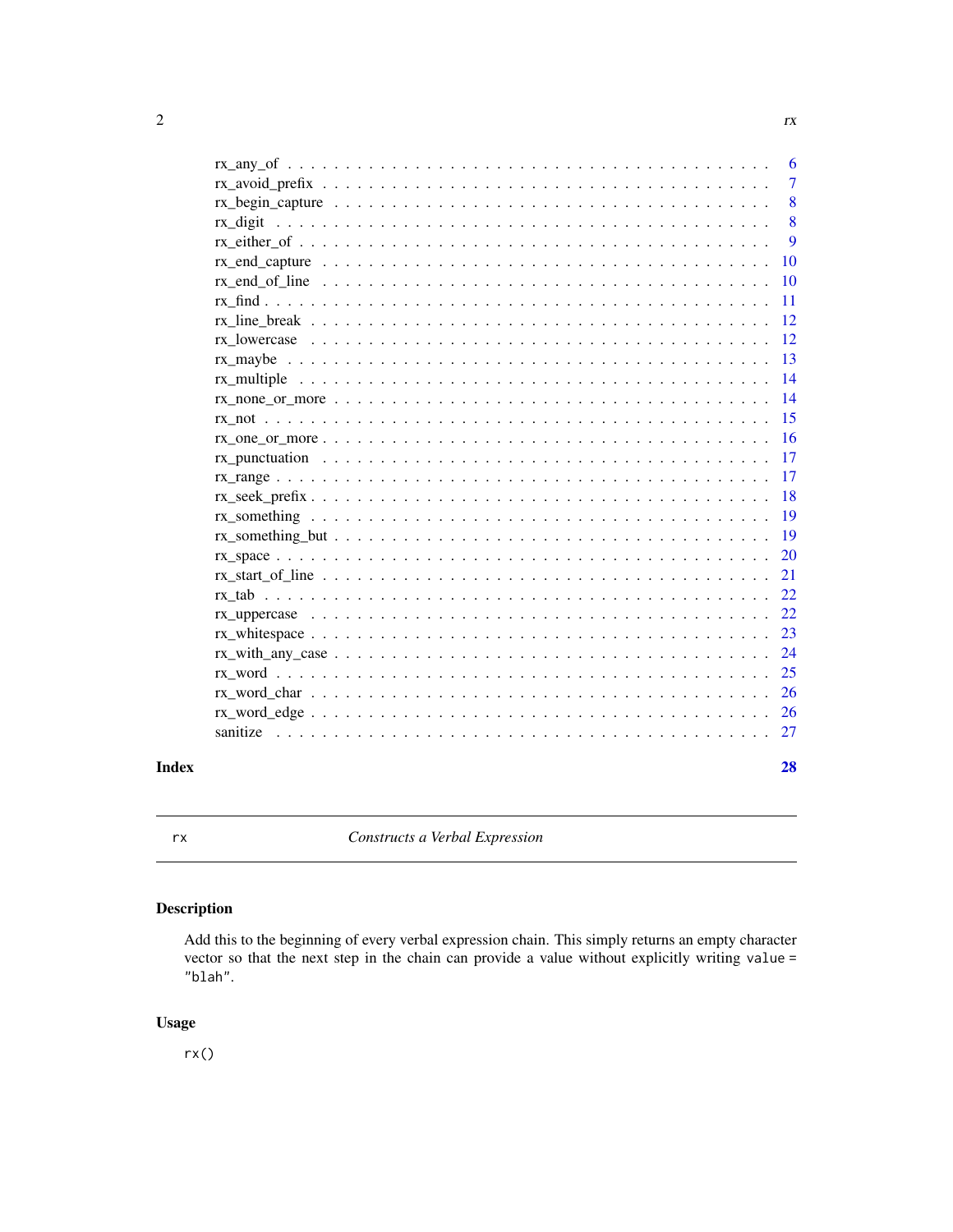#### <span id="page-2-0"></span>rx\_alnum 3

# Examples

```
rx()
# this
rx() %>%
  rx_find("cat") %>%
  rx_anything() %>%
  rx_find("dog")
# instead of
rx_find(value = "cat") %>%
 rx_anything() %>%
  rx_find("dog")
```
# rx\_alnum *Match alphanumeric characters.*

#### Description

Matches both letters (case insensitive) and numbers (a through z and 0 through 9).

#### Usage

rx\_alnum(.data = NULL, inverse = FALSE)

# Arguments

| .data   | Expression to append, typically pulled from the pipe %>%                      |
|---------|-------------------------------------------------------------------------------|
| inverse | Invert match behavior, defaults to FALSE (match alphanumeric characters). Use |
|         | TRUE to <i>not</i> match alphanumeric characters.                             |

```
rx_alnum()
rx_alnum(inverse = TRUE)
# create an expression
x \leftarrow rx_alnum()# create input
string <- "Apple 1!"
# extract match
regmatches(string, gregexpr(x, string))
```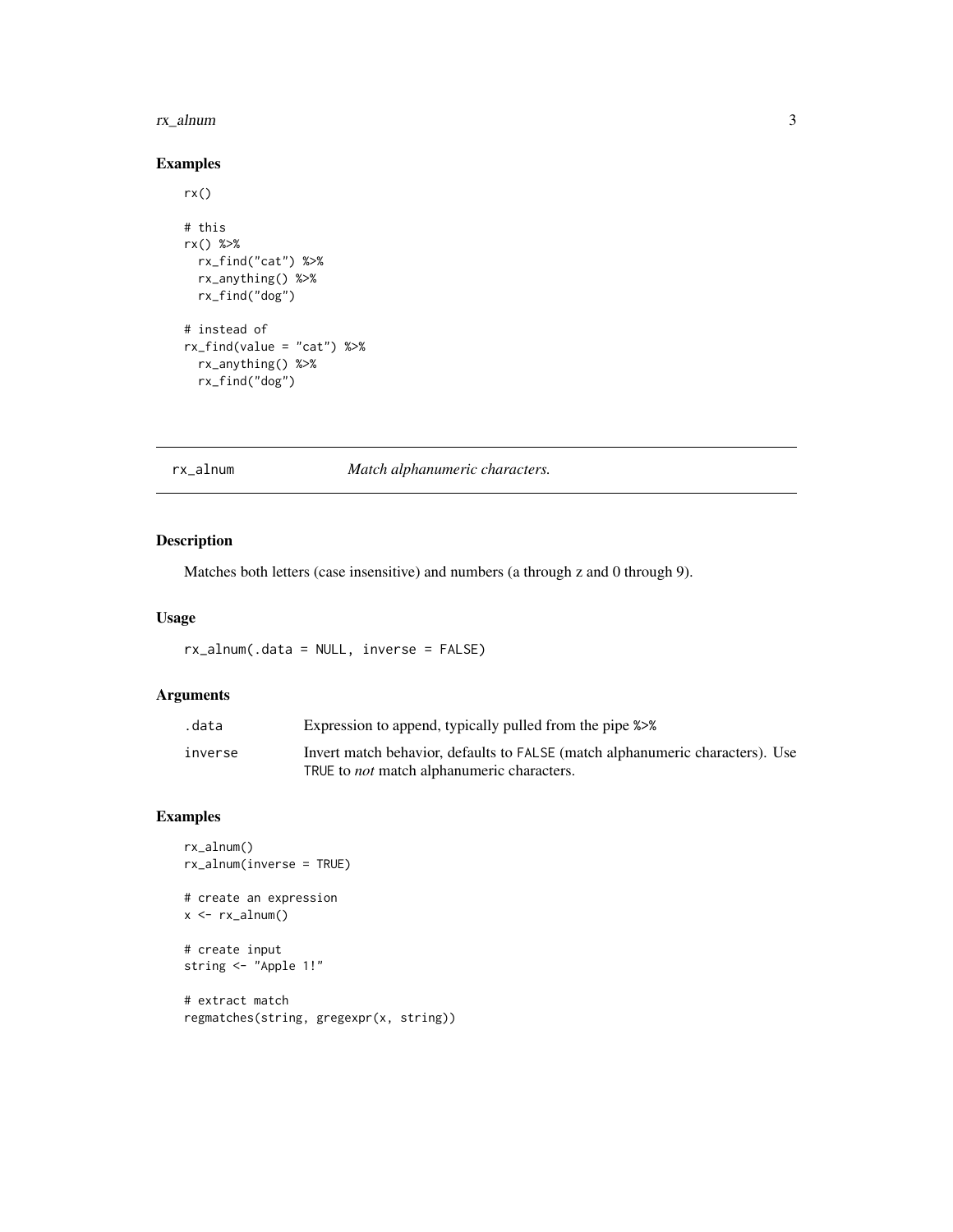<span id="page-3-0"></span>

#### Description

Matches letters (case insensitive) only.

#### Usage

rx\_alpha(.data = NULL, inverse = FALSE)

#### Arguments

| .data   | Expression to append, typically pulled from the pipe %>%                                                                       |  |
|---------|--------------------------------------------------------------------------------------------------------------------------------|--|
| inverse | Invert match behavior, defaults to FALSE (match alphabetic characters). Use<br>TRUE to <i>not</i> match alphabetic characters. |  |

# Examples

```
rx_alpha()
rx_alpha(inverse = TRUE)
# create an expression
x < -rx_alpha# create input
string <- "Apple 1!"
# extract match
regmatches(string, gregexpr(x, string))
```
rx\_anything *Match any character(s) any (including zero) number of times.*

#### Description

This expression will match everything except line breaks using the *dot* and the *star*. The Dot . is a *metacharacter* and the Star \* is a *quantifier*. When combined the expression is considered greedy because it will match everything (except line breaks) 0 or more times.

#### Usage

rx\_anything(.data = NULL, mode = "greedy")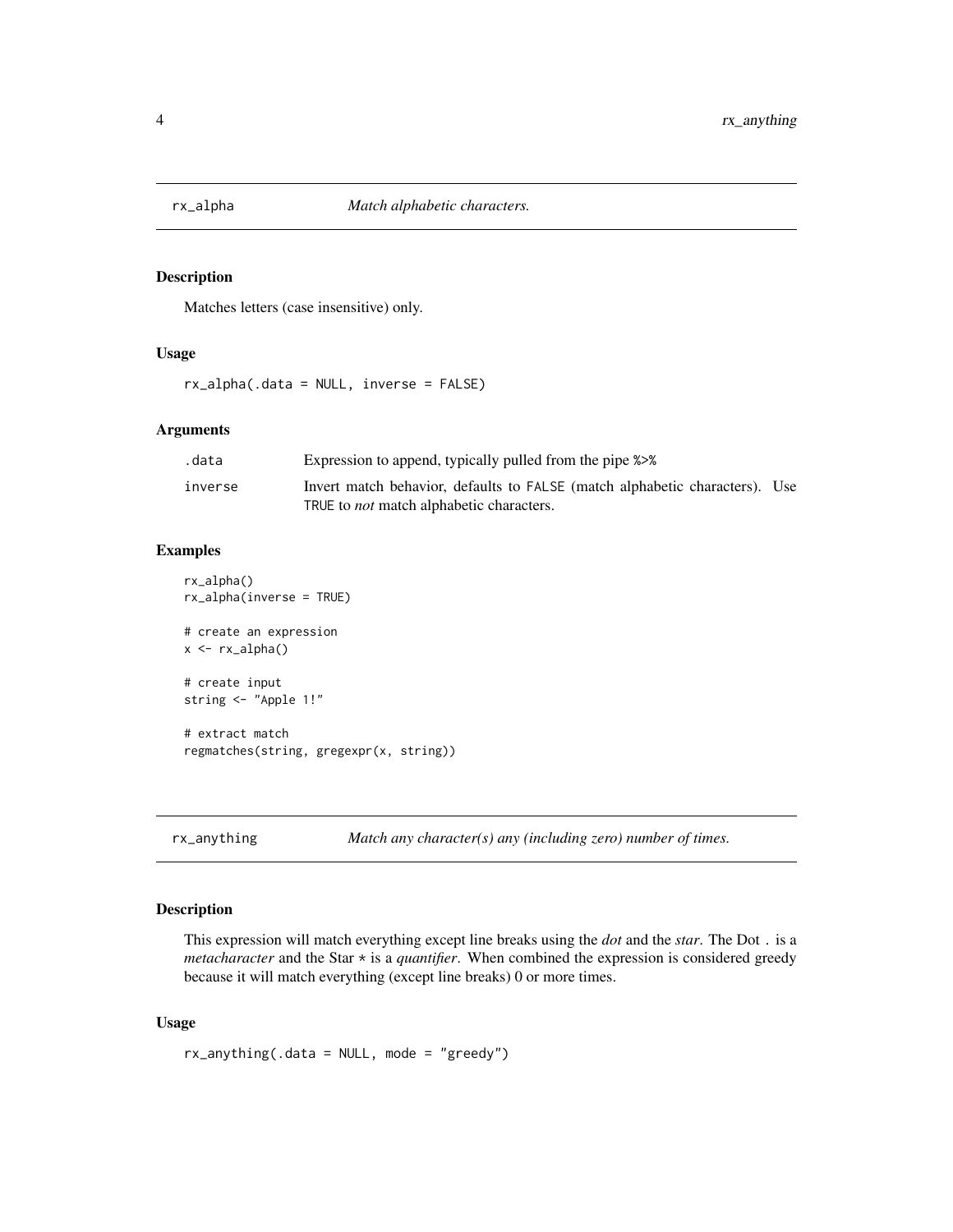#### <span id="page-4-0"></span>Arguments

| .data | Expression to append, typically pulled from the pipe %>%                                                                                                                              |
|-------|---------------------------------------------------------------------------------------------------------------------------------------------------------------------------------------|
| mode  | Matching mode (greedy (default) or lazy). Lazy matching stops after the first<br>match, greedy continues searching until end of the string and then back-tracks<br>to the last match. |

# References

Dot: <https://www.regular-expressions.info/dot.html>

Star Quantifier: <https://www.regular-expressions.info/repeat.html>

Greedy and Lazy Quantifiers: <https://www.regular-expressions.info/repeat.html#greedy>

# Examples

```
rx_anything()
rx_anything(mode = "lazy")
x \leq -rx() %>%
 rx_start_of_line() %>%
 rx_anything() %>%
 rx_end_of_line()
graph(x, "anything!) # this should be true
graph(rx_{anything(), "") # this should be truegrepl(rx_something(), "") # this should be false
```
rx\_anything\_but *Match any character(s) except these any (including zero) number of times.*

#### Description

This expression will match everything except whatever characters the user specifies in the value parameter. It does this by adding a caret symbol ^ at the beginning of a character set []. Typing a caret after the opening square bracket negates the character class. The result is that the character class matches any character that is not in the character class. Unlike the dot, negated character classes also match (invisible) line break characters. If you don't want a negated character class to match line breaks, you need to include the line break characters in the class.

#### Usage

```
rx_anything_but(.data = NULL, value, mode = "greedy")
```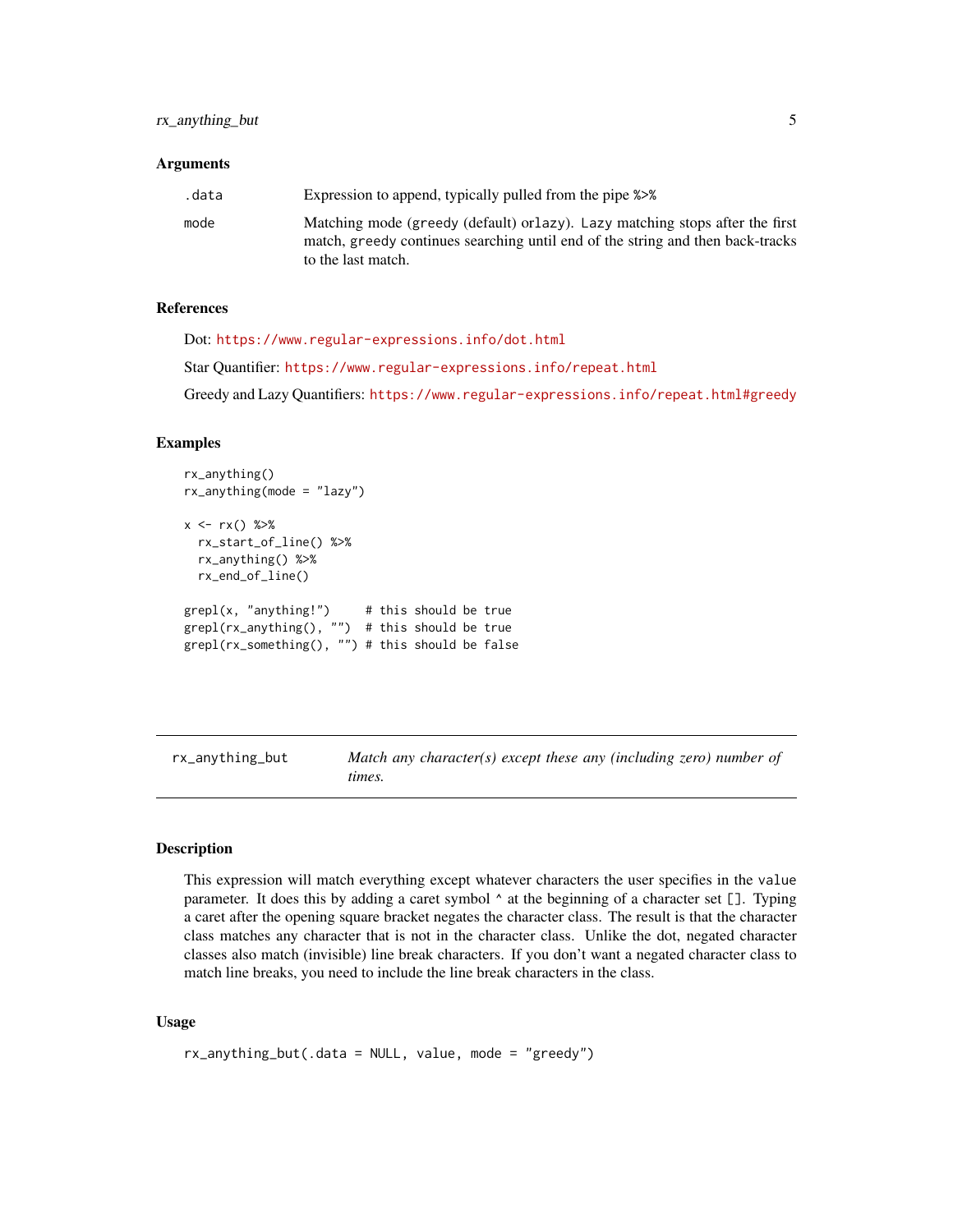# <span id="page-5-0"></span>Arguments

| .data | Expression to append, typically pulled from the pipe %>%                                                                                                                              |
|-------|---------------------------------------------------------------------------------------------------------------------------------------------------------------------------------------|
| value | Characters to not match                                                                                                                                                               |
| mode  | Matching mode (greedy (default) or lazy). Lazy matching stops after the first<br>match, greedy continues searching until end of the string and then back-tracks<br>to the last match. |

# References

Character Class: <https://www.regular-expressions.info/charclass.html>

#### Examples

rx\_anything\_but(value = "abc")

rx\_any\_of *Match any of these characters exactly once.*

#### Description

Constructs a *character class*, sometimes called a *character set*. With this particular expression, you can tell the regex engine to match only one out of several characters. It does this by simply placing the characters you want to match between square brackets.

# Usage

rx\_any\_of(.data = NULL, value)

# Arguments

| .data | Expression to append, typically pulled from the pipe %>% |
|-------|----------------------------------------------------------|
| value | Expression to optionally match                           |

# References

Character class: <https://www.regular-expressions.info/charclass.html>

```
rx_any_of(value = "abc")
# create an expression
x \leftarrow rx_{any_of}(value = "abc")graph(x, "c") # should be true
grepl(x, "d") # should be false
```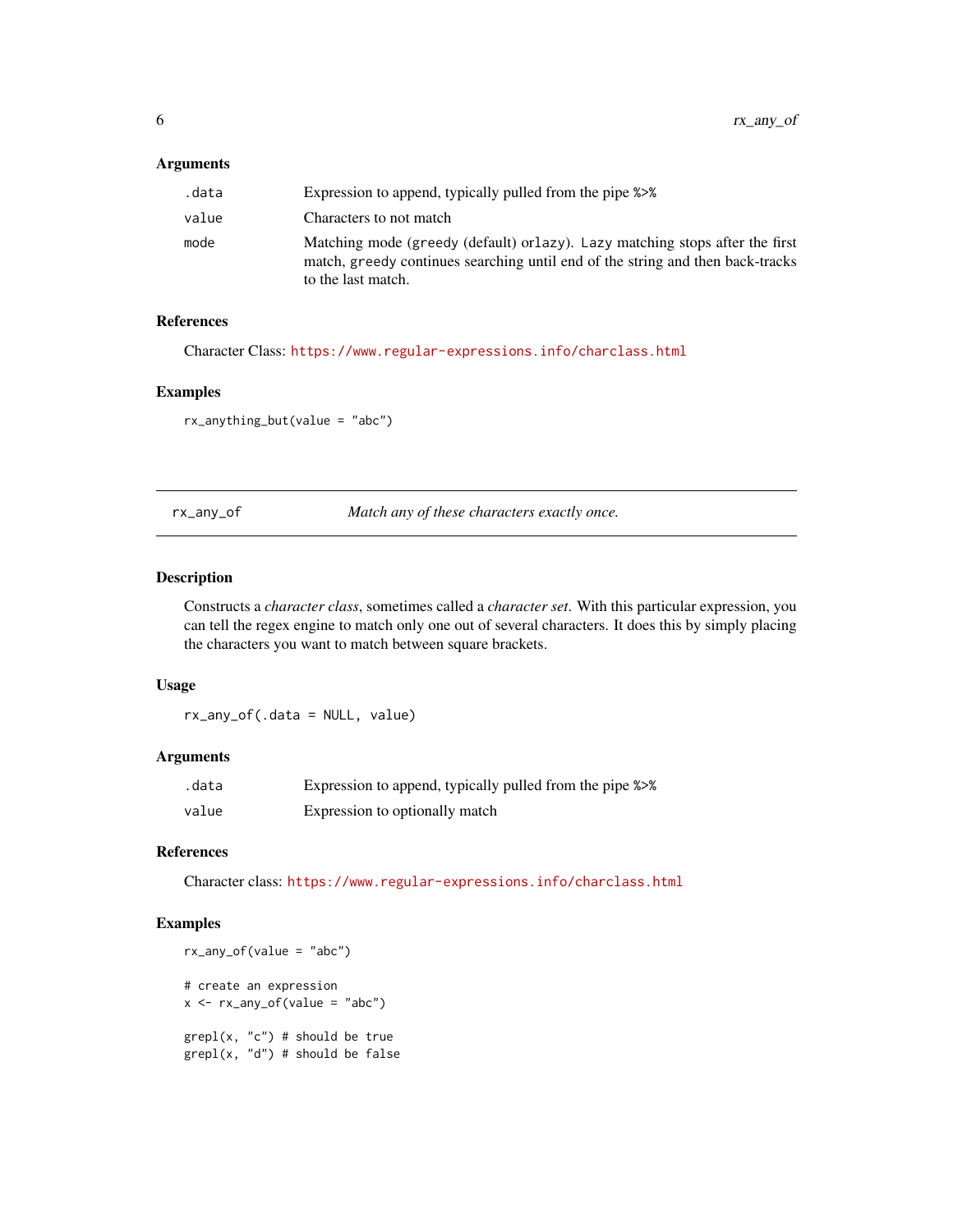# <span id="page-6-0"></span>rx\_avoid\_prefix 7

```
y \leq -rx() %>%
  rx_find("gr") %>%
  rx_any_of("ae") %>%
  rx_find("y")
regmatches("gray", regexec(y, "gray"))[[1]]
regmatches("grey", regexec(y, "grey"))[[1]]
```
rx\_avoid\_prefix *Negative lookaround functions*

# Description

This function facilitates matching by providing negative assurances for surrounding symbols/groups of symbols. It allows for building expressions that are dependent on context of occurrence.

#### Usage

rx\_avoid\_prefix(.data = NULL, value) rx\_avoid\_suffix(.data = NULL, value)

#### Arguments

| .data | Expression to append, typically pulled from the pipe %>% |  |
|-------|----------------------------------------------------------|--|
| value | Exact expression to match                                |  |

```
# matches any number of digits, but not preceded by "USD"
rx() %>%
  rx_avoid_prefix('USD') %>%
 rx_digit() %>%
  rx_one_or_more()
#matches a digit, but not followed by " dollars"
rx() %>%
  rx_digit() %>%
  rx_avoid_suffix(' dollars')
```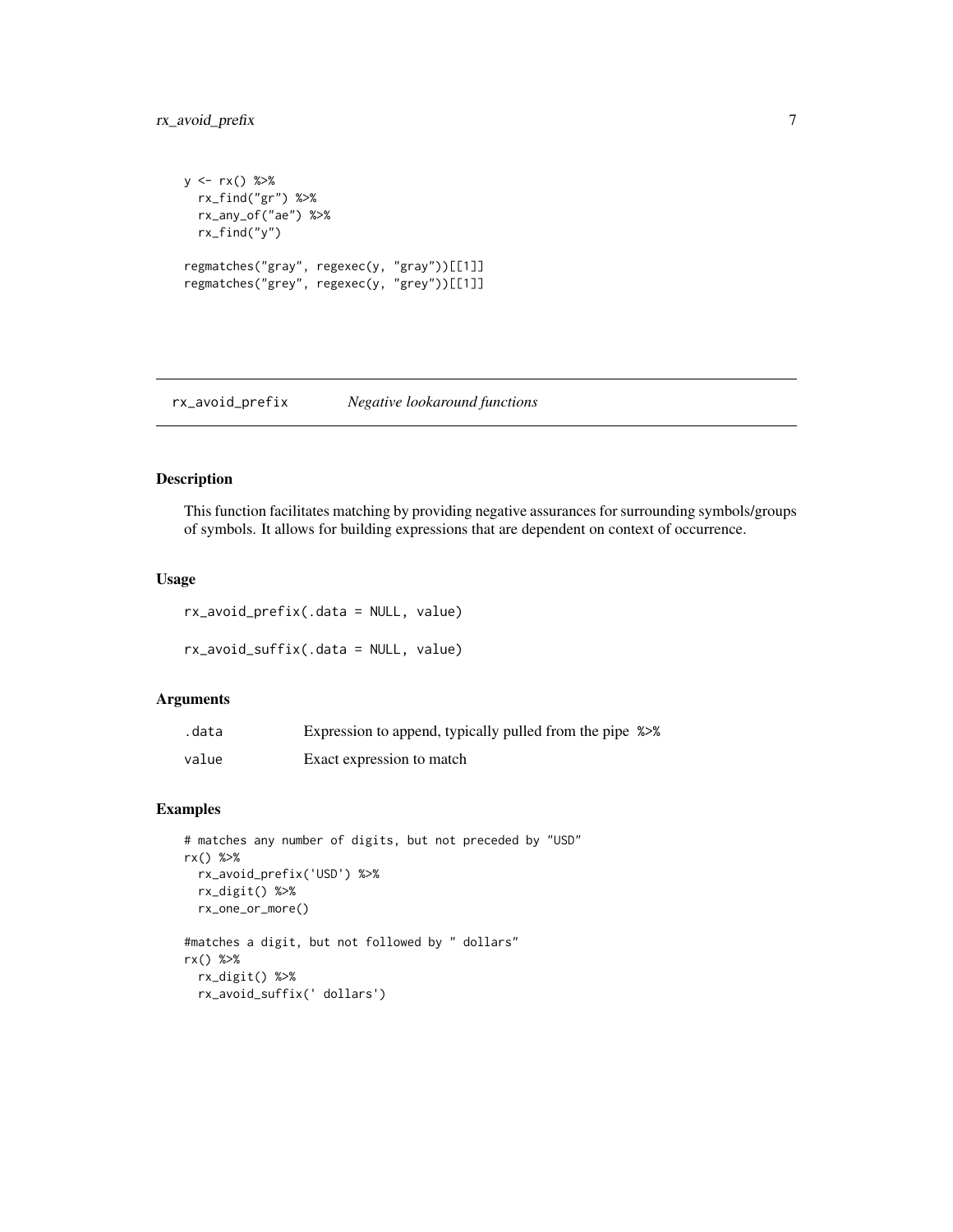<span id="page-7-0"></span>rx\_begin\_capture *Begin a capture group.*

# Description

Begin a capture group.

# Usage

```
rx_begin_capture(.data = NULL)
```
#### Arguments

.data Expression to append, typically pulled from the pipe %>%

# Details

Capture groups are used to extract data from within the regular expression match for further processing.

rx\_digit *Match a digit (0–9).*

# Description

The function rx\_digit()looks for tabs with the following expression: %%d and matches single digit. Plural version matches specified number of digits n (equivalent to  $rx\_digit()$  %>%  $rx\_count(n)$ ).

# Usage

rx\_digit(.data = NULL, inverse = FALSE)

#### Arguments

| .data   | Expression to append, typically pulled from the pipe %>%                       |
|---------|--------------------------------------------------------------------------------|
| inverse | Invert match behavior, defaults to FALSE (match digit characters). Use TRUE to |
|         | <i>not</i> match digit characters.                                             |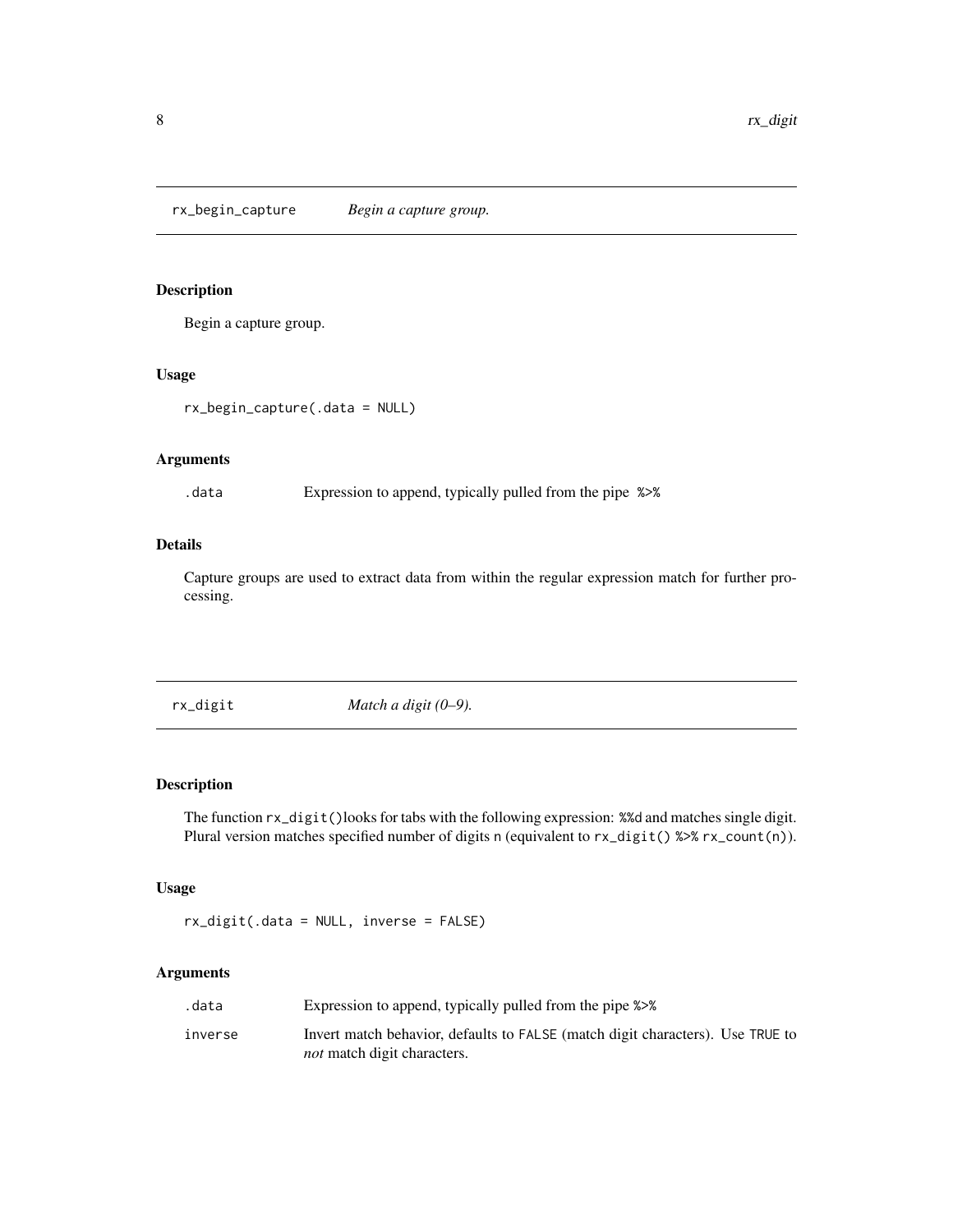# <span id="page-8-0"></span>rx\_either\_of 9

#### Examples

```
rx_digit()
rx_digit(inverse = TRUE)
# create an expression
x \leftarrow rx\_digit()# create input
string <- "1 apple"
# extract match
regmatches(string, regexpr(x, string))
```
rx\_either\_of *Alternatively, match either expression.*

# Description

Expression to match instead. If both expressions exists, both will be returned. This just adds the vertical bar | often called an *alternator* which allows the user to find this *or* that, or both!

#### Usage

rx\_either\_of(.data, ...)

#### Arguments

| .data             | Expression to append, typically pulled from the pipe %>% |
|-------------------|----------------------------------------------------------|
| $\cdot\cdot\cdot$ | A character vector                                       |

```
x \leq -rx() %>%
  rx_either_of("cat", "dog") %>%
  rx_space() %>%
  rx_find("food")
string <- c("dog food", "cat food", "fish food")
grep(x, string, value = TRUE)
```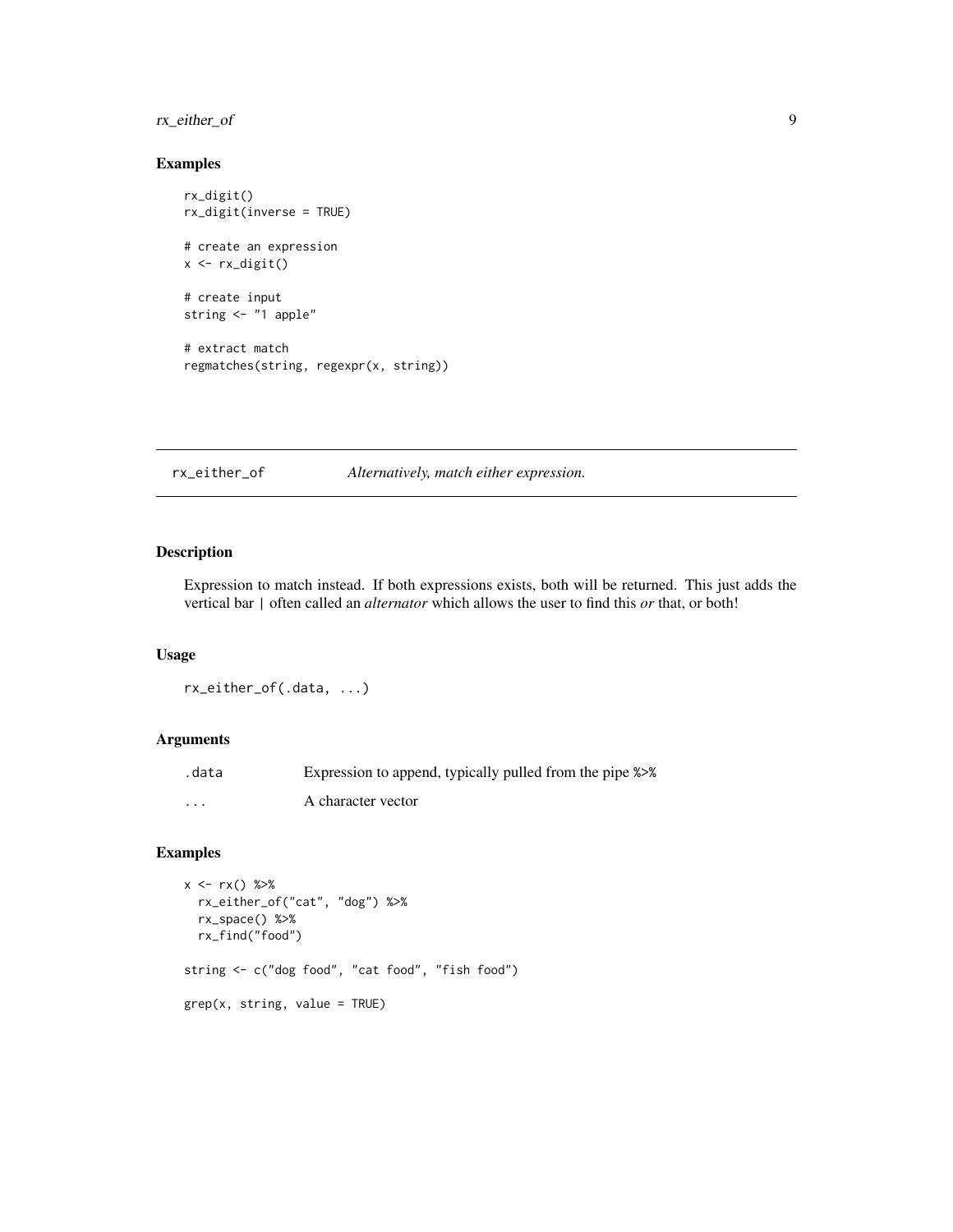<span id="page-9-0"></span>rx\_end\_capture *End a capture group.*

#### Description

End a capture group.

#### Usage

rx\_end\_capture(.data = NULL)

#### Arguments

.data Expression to append, typically pulled from the pipe %>%

# Details

Capture groups are used to extract data from within the regular expression match for further processing.

rx\_end\_of\_line *Match the expression only if it appears till the end of the line.*

# Description

Control whether to match the expression only if it appears till the end of the line. Basically, append a \$ to the end of the expression. The dollar sign is considered an *anchor* and matches the position of characters. It can be used to "anchor" the regex match at a certain position, in this case the dollar sign matches right after the last character in the string.

#### Usage

rx\_end\_of\_line(.data = NULL, enable = TRUE)

#### Arguments

| .data  | Expression to match, typically pulled from the pipe %>% |
|--------|---------------------------------------------------------|
| enable | Whether to enable this behavior, defaults to TRUE       |

#### References

Anchors: <https://www.regular-expressions.info/anchors.html>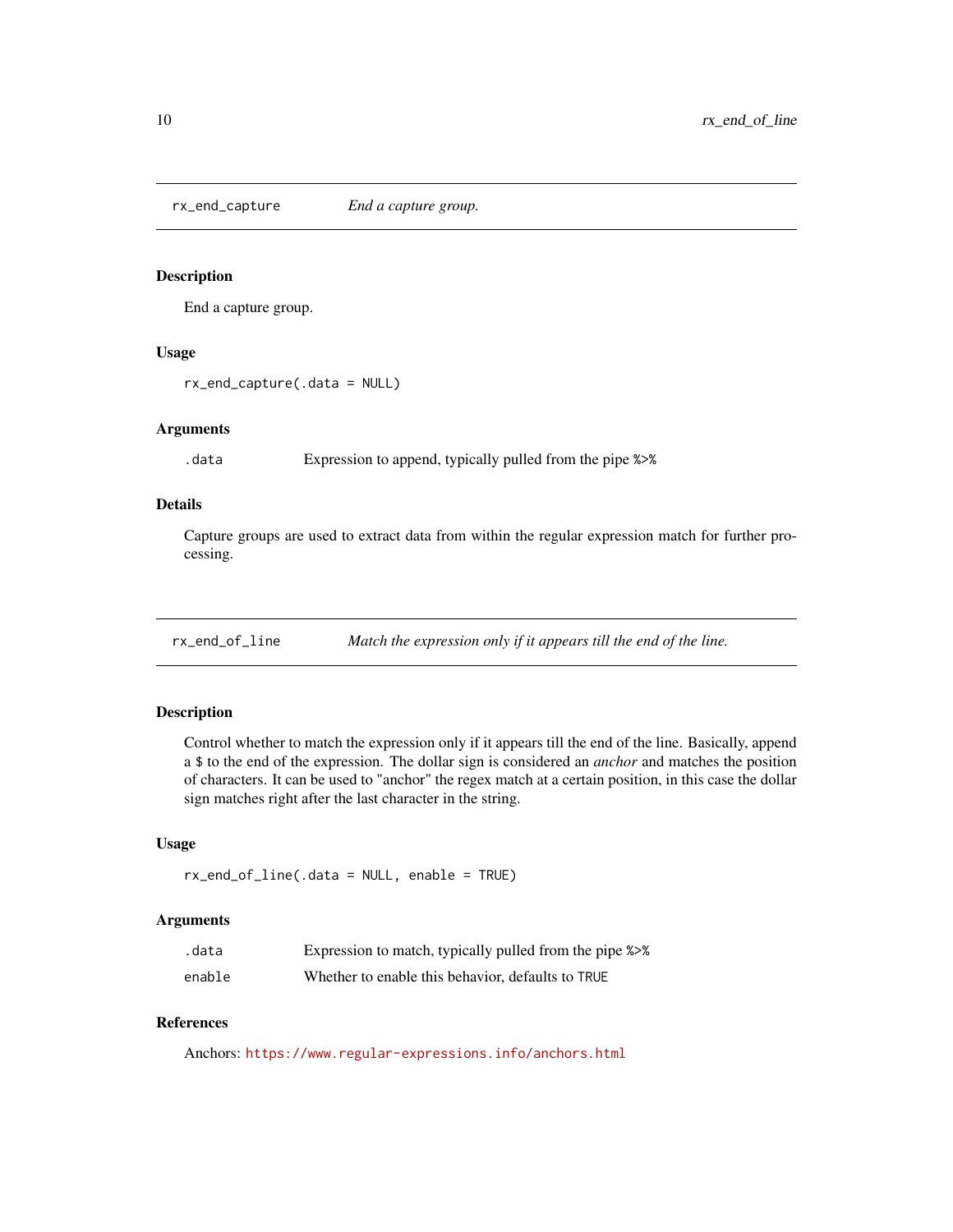#### <span id="page-10-0"></span>rx\_find 11

# Examples

```
rx_end_of_line(enable = TRUE)
rx_end_of_line(enable = FALSE)
rx_end_of_line("abc", enable = TRUE)
# create expression
x \leq -rx() %>%
 rx_start_of_line(FALSE) %>%
  rx_find("apple") %>%
 rx_end_of_line()
grepl(x, "apples") # should be false
grepl(x, "apple") # should be true
```
#### rx\_find *Match an expression.*

# Description

Identify a specific pattern exactly.

#### Usage

rx\_find(.data = NULL, value)

# Arguments

| .data | Expression to append, typically pulled from the pipe %>% |
|-------|----------------------------------------------------------|
| value | Exact expression to match                                |

# References

Capturing group: <https://www.regular-expressions.info/brackets.html> Stack Overflow: <https://stackoverflow.com/questions/3512471>

# Examples

```
# create expression
x <- rx_find(value = "apples")
grepl(x, "apple") # should be false
grepl(x, "apples") # should be true
```
rx\_find(value = "apple")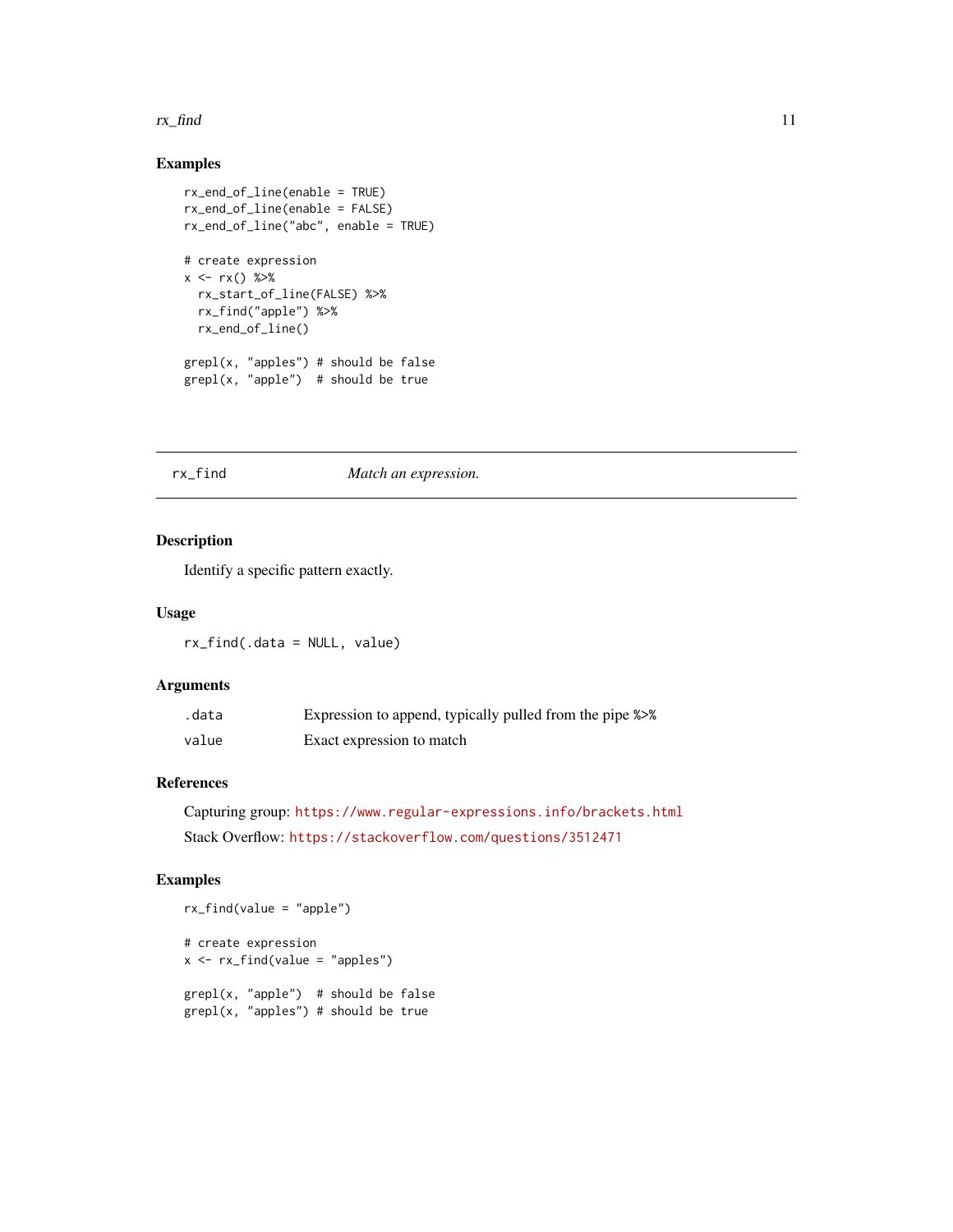<span id="page-11-0"></span>rx\_line\_break *Match a line break.*

#### Description

This expression looks for line breaks, both Unix and Windows style by using the appropriate *non printable characters*.

#### Usage

rx\_line\_break(.data = NULL)

# Arguments

.data Expression to append, typically pulled from the pipe %>%

# References

Unix style: <https://codepoints.net/U+000A>

Windows style: <https://codepoints.net/U+000D>

Non printable character: <https://www.regular-expressions.info/nonprint.html>

#### Examples

```
rx_line_break()
# create an expression
x <- rx_line_break()
# create input
string <- "foo\nbar"
# extract match
regmatches(string, regexpr(x, string))
```
rx\_lowercase *Match lower case letters.*

#### Description

Matches lower case letters only.

#### Usage

rx\_lowercase(.data = NULL, inverse = FALSE)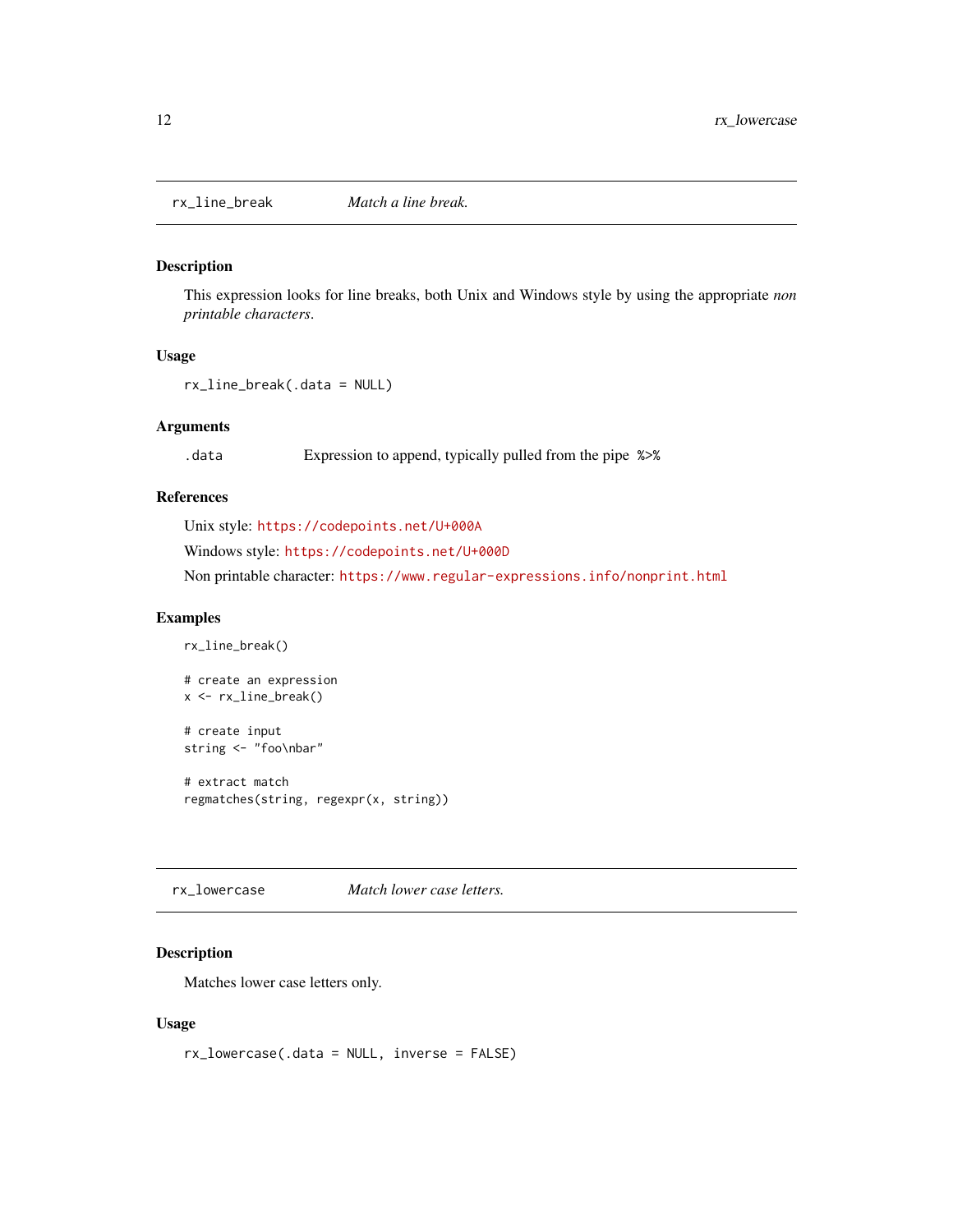#### <span id="page-12-0"></span>rx\_maybe 13

# Arguments

| .data   | Expression to append, typically pulled from the pipe %>%                            |
|---------|-------------------------------------------------------------------------------------|
| inverse | Invert match behavior, defaults to FALSE (match lower case). Use TRUE to <i>not</i> |
|         | match lower case.                                                                   |

# Examples

```
rx_lowercase()
rx_lowercase(inverse = TRUE)
# create an expression
x <- rx_lowercase()
y <- rx_lowercase(inverse = TRUE)
# create input
string <- "Apple 1!"
# extract match
regmatches(string, gregexpr(x, string))
regmatches(string, gregexpr(y, string))
```
rx\_maybe *Optionally match an expression.*

# Description

This expression uses a *quantifier* ? to optionally match things. Specifically, the question mark makes the preceding token in the regular expression optional.

#### Usage

rx\_maybe(.data = NULL, value)

#### Arguments

| .data | Expression to append, typically pulled from the pipe %>% |
|-------|----------------------------------------------------------|
| value | Expression to optionally match                           |

# References

Quantifiers: <https://www.regular-expressions.info/optional.html>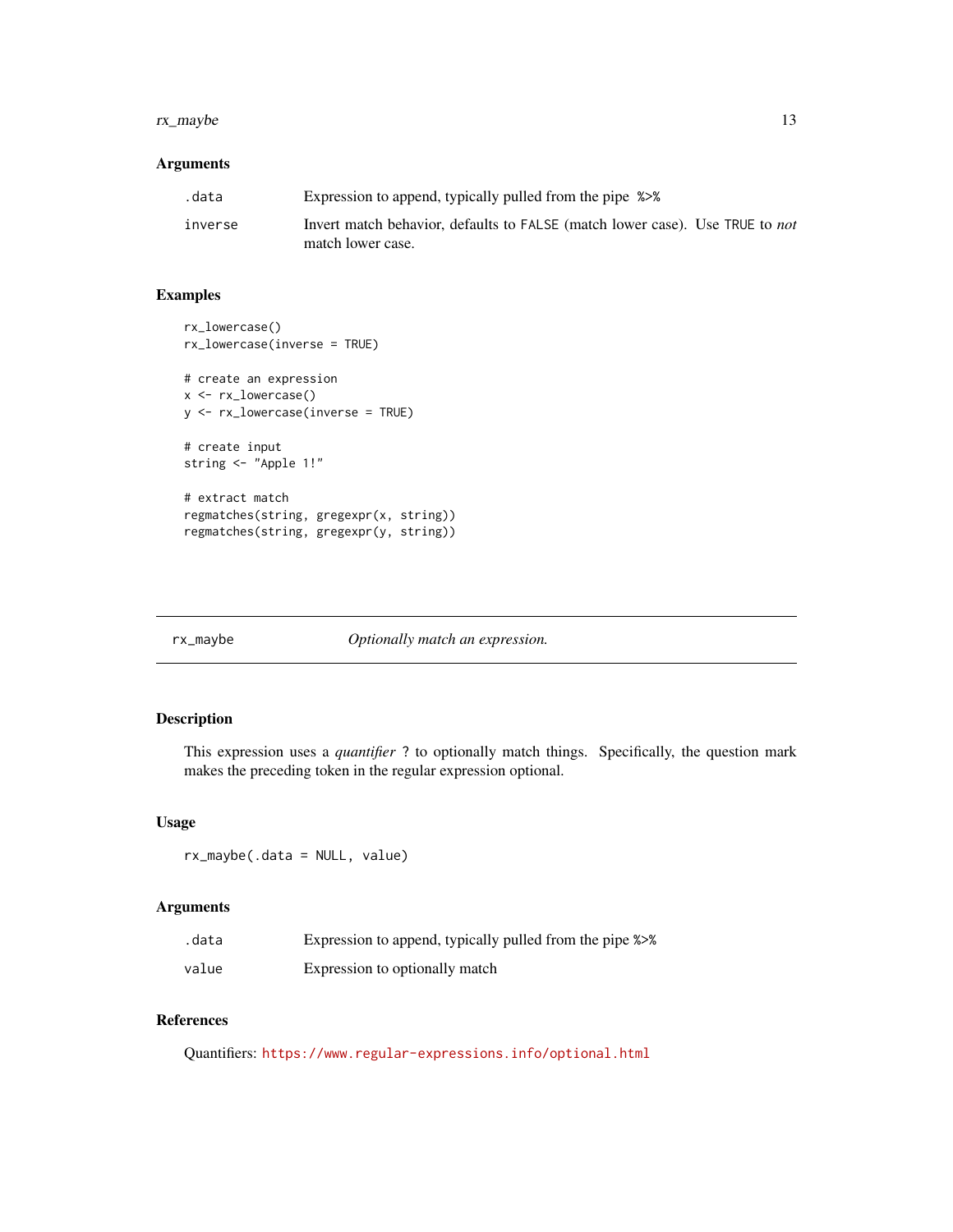# Examples

```
rx_maybe(value = "abc")
# create expression
x \leq -rx() %>%
 rx_start_of_line() %>%
 rx_maybe("abc") %>%
  rx_end_of_line(enable = FALSE)
graph(x, "xyz") # should be true
```
rx\_multiple *Match the previous group any number of times.*

#### Description

Match the previous group any number of times.

# Usage

rx\_multiple(.data = NULL, value = NULL, min = NULL, max = NULL)

# Arguments

| .data | Expression to append, typically pulled from the pipe %>% |
|-------|----------------------------------------------------------|
| value | Item to match                                            |
| min   | Minimum number of times it should be present             |
| max   | Maximum number of times it should be present             |

rx\_none\_or\_more *Match the previous stuff zero or many times.*

#### Description

This function simply adds a \* to the end of the expression.

#### Usage

```
rx_none_or_more(.data = NULL, mode = "greedy")
```
#### Arguments

| .data | Expression to append, typically pulled from the pipe %>%                       |
|-------|--------------------------------------------------------------------------------|
| mode  | Matching mode (greedy (default) or lazy). Lazy matching stops after the first  |
|       | match, greedy continues searching until end of the string and then back-tracks |
|       | to the last match.                                                             |

<span id="page-13-0"></span>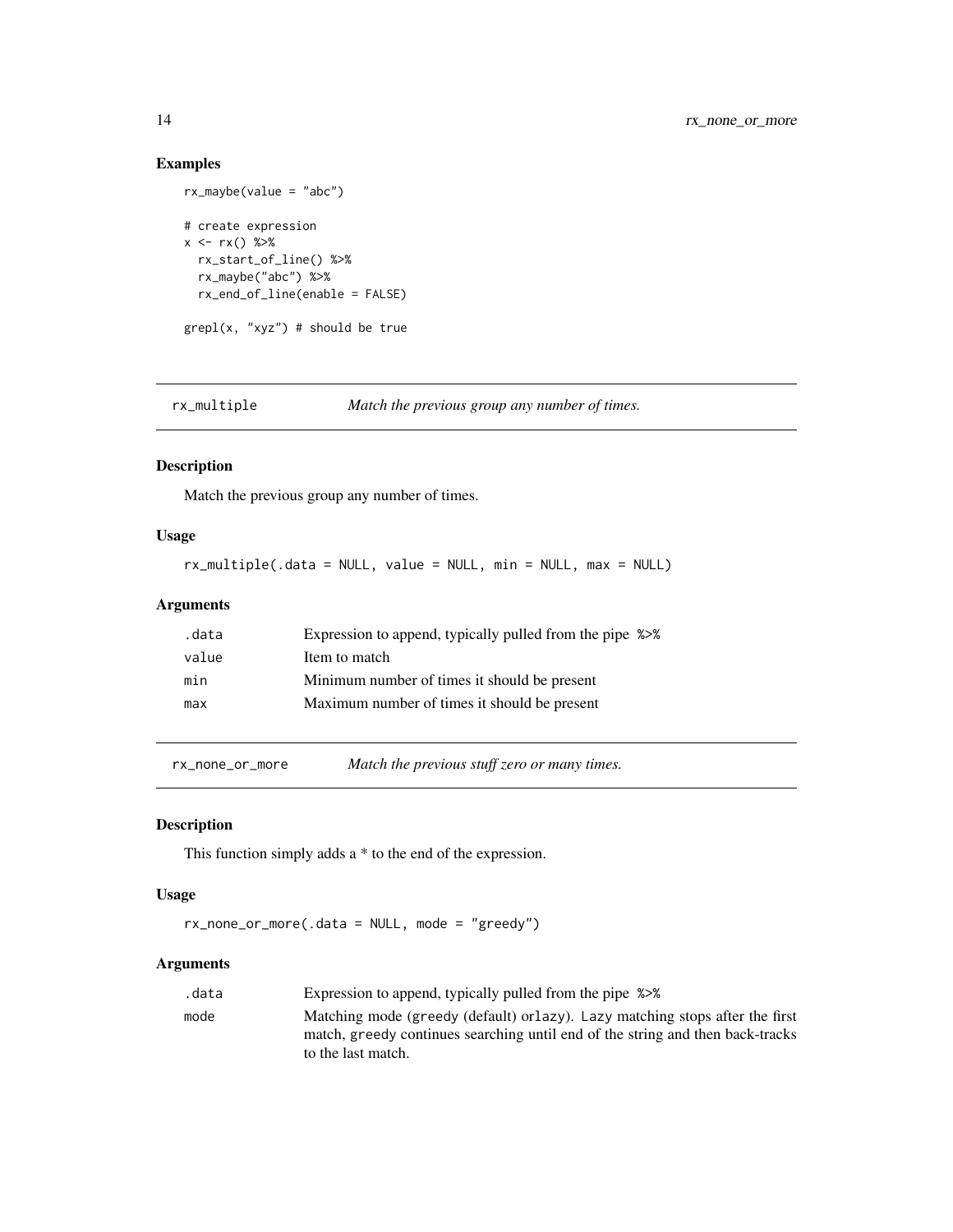#### <span id="page-14-0"></span>rx\_not 15

#### Examples

rx\_none\_or\_more()

```
# create an expression
x \leq -rx() %>%
  rx_find("a") %>%
  rx_none_or_more()
# create input
input <- "aaa"
# extract match
regmatches(input, regexpr(x, input))
```
rx\_not *Ensure that the parameter does not follow.*

# Description

This expression uses a *negative lookahead* to ensure the value given does not follow the previous verbal expression, perl = TRUE is required. For example, if you were to look for the letter *q* but not the letter *u* you might translate this to, "find the letter q everytime the letter u does *not* come after it".

# Usage

rx\_not(.data = NULL, value)

#### Arguments

| .data | Expression to append, typically pulled from the pipe %>% |
|-------|----------------------------------------------------------|
| value | Value to ensure absence of                               |

#### References

Negative lookahead: <https://www.regular-expressions.info/lookaround.html>

```
rx_not(value = "FEB-28")
# construct expression
x \leq -rx() %>%
```

```
rx_start_of_line() %>%
rx_find('FEB-29') %>%
rx_not("FEB-28")
```

```
# create a string
string <- c("FEB-29-2017", "FEB-28-2017")
```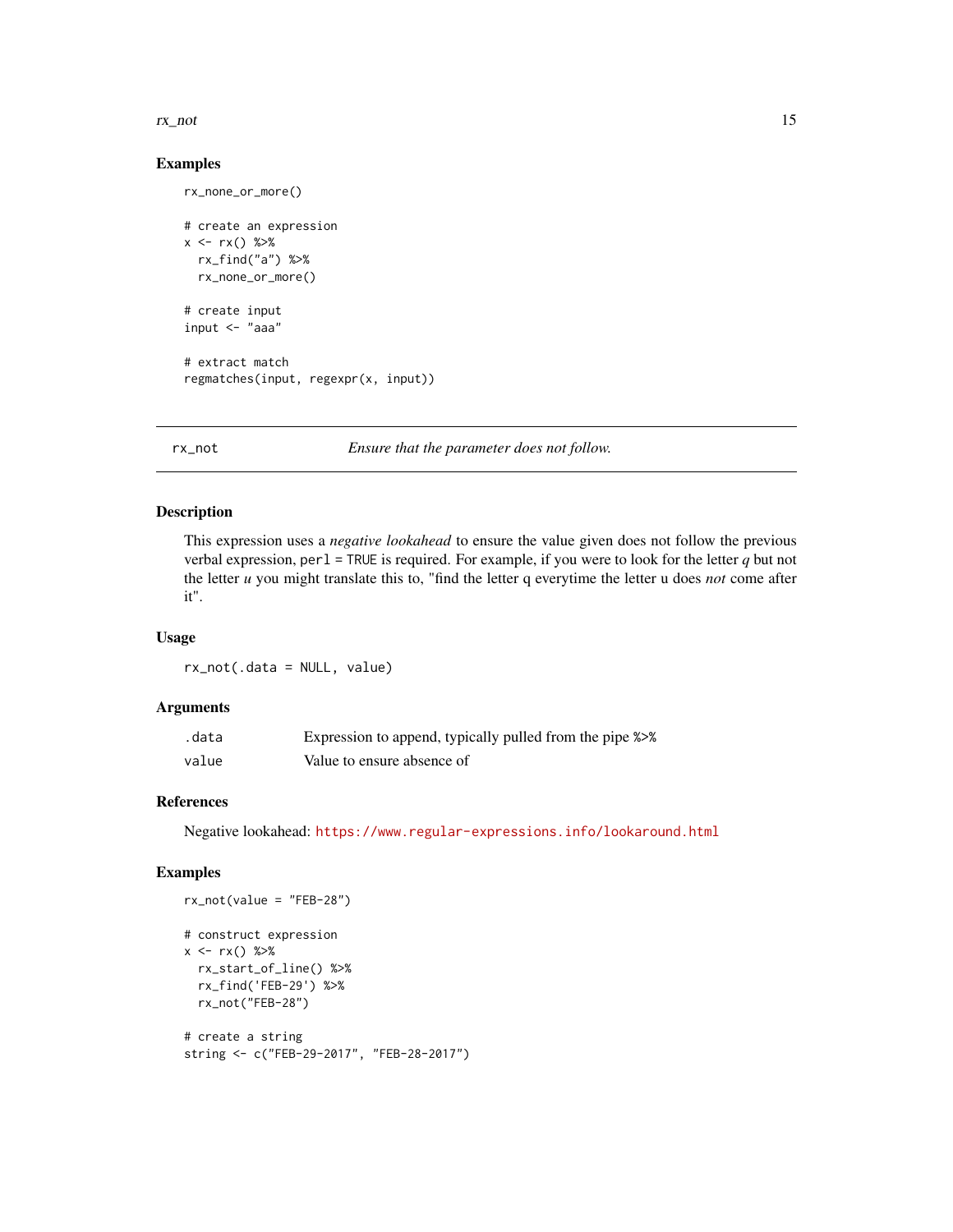```
# extract matches, perl = TRUE is required for negative lookahead
regmatches(string, regexpr(x, string, perl = TRUE))
# another example
rx() %>%
 rx_find("q") %>%
  rx_not("u") %>%
  graph(x = c("qu", "qa", "qq", "q", "q", "q u"), per1 = TRUE)
```
rx\_one\_or\_more *Match the previous stuff one or more times.*

#### Description

This function simply adds  $a + to$  the end of the expression.

# Usage

```
rx_one_or_more(.data = NULL, mode = "greedy")
```
# Arguments

| .data | Expression to append, typically pulled from the pipe %>%                                                                                                        |
|-------|-----------------------------------------------------------------------------------------------------------------------------------------------------------------|
| mode  | Matching mode (greedy (default) or lazy). Lazy matching stops after the first<br>match, greedy continues searching until end of the string and then back-tracks |
|       | to the last match.                                                                                                                                              |

```
rx_one_or_more()
# create an expression
x \leq -rx() %>%
  rx_find("a") %>%
  rx_one_or_more()
# create input
input <- "aaa"
# extract match
```

```
regmatches(input, regexpr(x, input))
```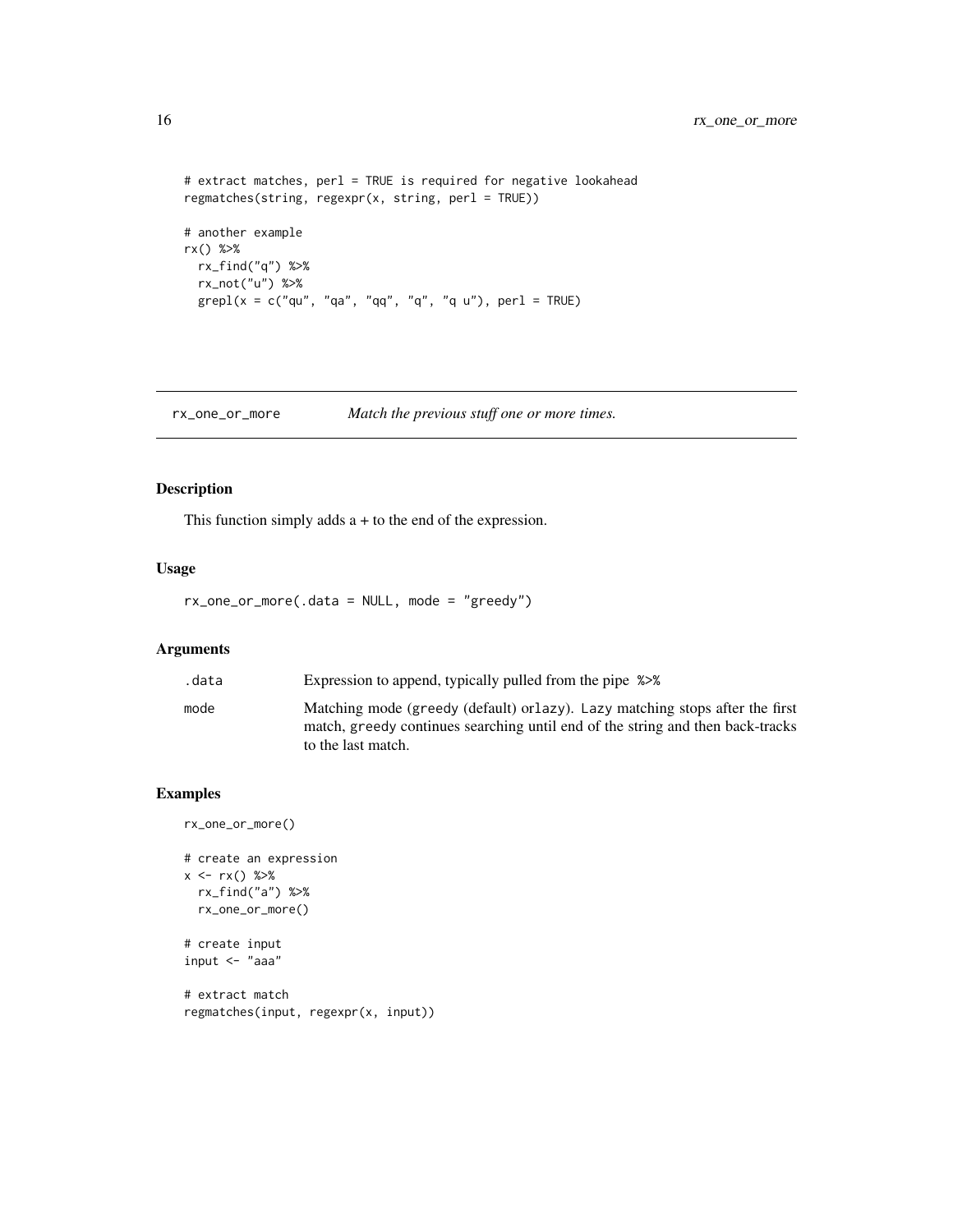<span id="page-16-0"></span>

# Description

Matches punctuation characters only: ! \" #  $\frac{1}{2}$  \& ' ( ) \* + , - . / : ; < = > ? @ [ \ ] ^ \_ ` { | } ~.

# Usage

rx\_punctuation(.data = NULL, inverse = FALSE)

#### Arguments

| .data   | Expression to append, typically pulled from the pipe %>%                             |
|---------|--------------------------------------------------------------------------------------|
| inverse | Invert match behavior, defaults to FALSE (match punctuation). Use TRUE to <i>not</i> |
|         | match punctuation.                                                                   |

#### Examples

```
rx_punctuation()
rx_punctuation(inverse = TRUE)
# create an expression
x <- rx_punctuation()
# create input
string <- 'Apple 1!'
# extract match
regmatches(string, gregexpr(x, string))
# dont extract punctuation
y <- rx_punctuation(inverse = TRUE)
regmatches(string, gregexpr(y, string))
```
rx\_range *Match any character within the range defined by the parameters.*

#### Description

Value parameter will be interpreted as pairs. For example, range( $c('a', 'z', '0', '9'))$  will be interpreted to mean any character within the ranges a–z (ascii x–y) or 0–9 (ascii x–y). The method expects an even number of parameters; unpaired parameters are ignored.

#### Usage

rx\_range(.data = NULL, value)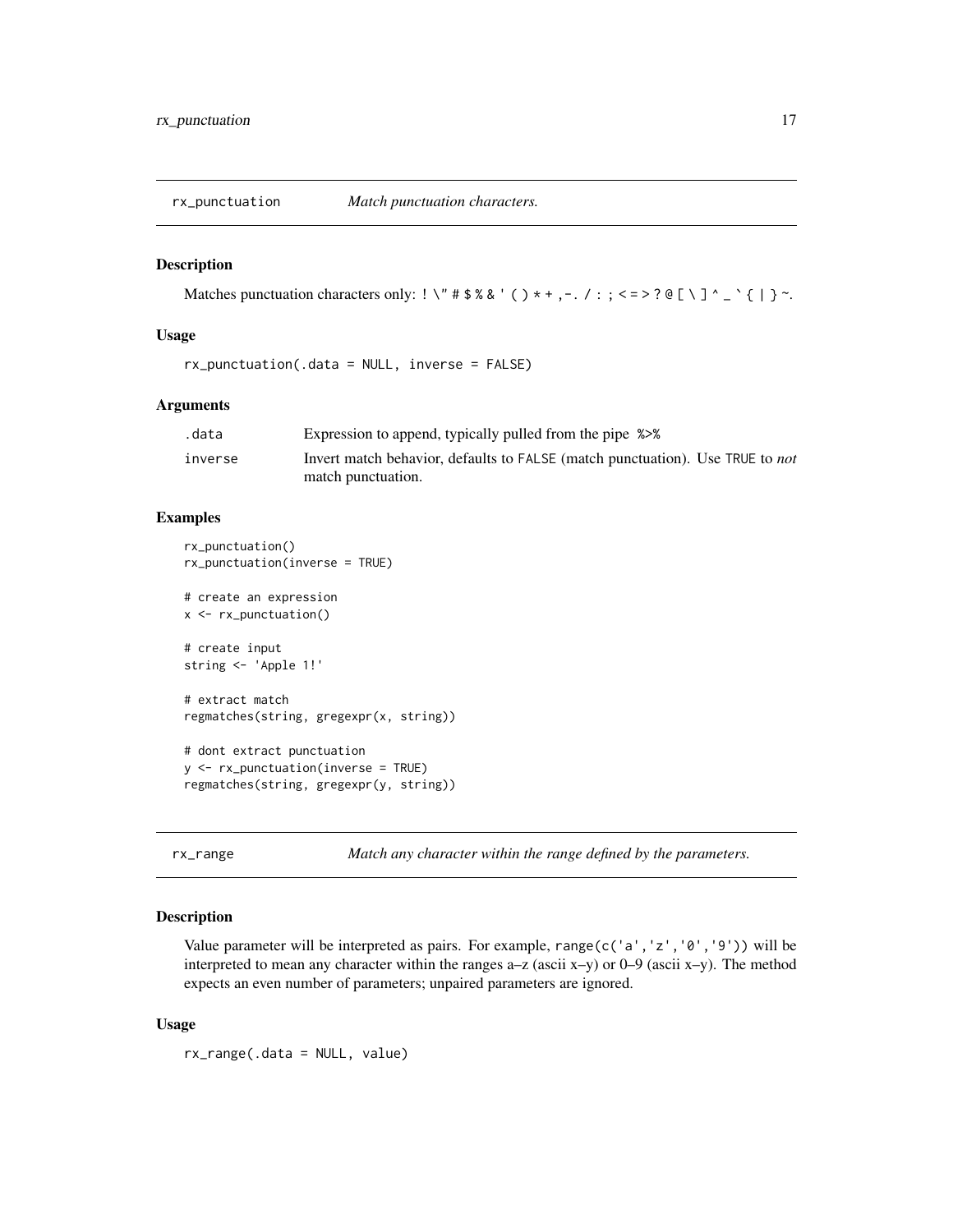### <span id="page-17-0"></span>Arguments

| .data | Expression to append, typically pulled from the pipe %>%                  |
|-------|---------------------------------------------------------------------------|
| value | Range of characters. The method expects an even number of parameters; un- |
|       | paired parameters are ignored.                                            |

#### Examples

```
rx\_range(value = c('1', '3'))# create an expression
x \leq -rx\_range(value = c('1', '3'))graph(x, "2") # should be true
grepl(x, "4") # should be false
```
rx\_seek\_prefix *Positive lookaround functions*

#### Description

This function facilitates matching by providing assurances for surrounding symbols/groups of symbols. It allows for building expressions that are dependent on context of occurrence.

#### Usage

rx\_seek\_prefix(.data = NULL, value)

rx\_seek\_suffix(.data = NULL, value)

# Arguments

| .data | Expression to append, typically pulled from the pipe %>% |  |
|-------|----------------------------------------------------------|--|
| value | Exact expression to match                                |  |

```
# this will match anything between square brackets
rx() %>%
  rx_seek_prefix("[") %>%
  rx_anything("lazy") %>%
  rx_seek_suffix(']')
```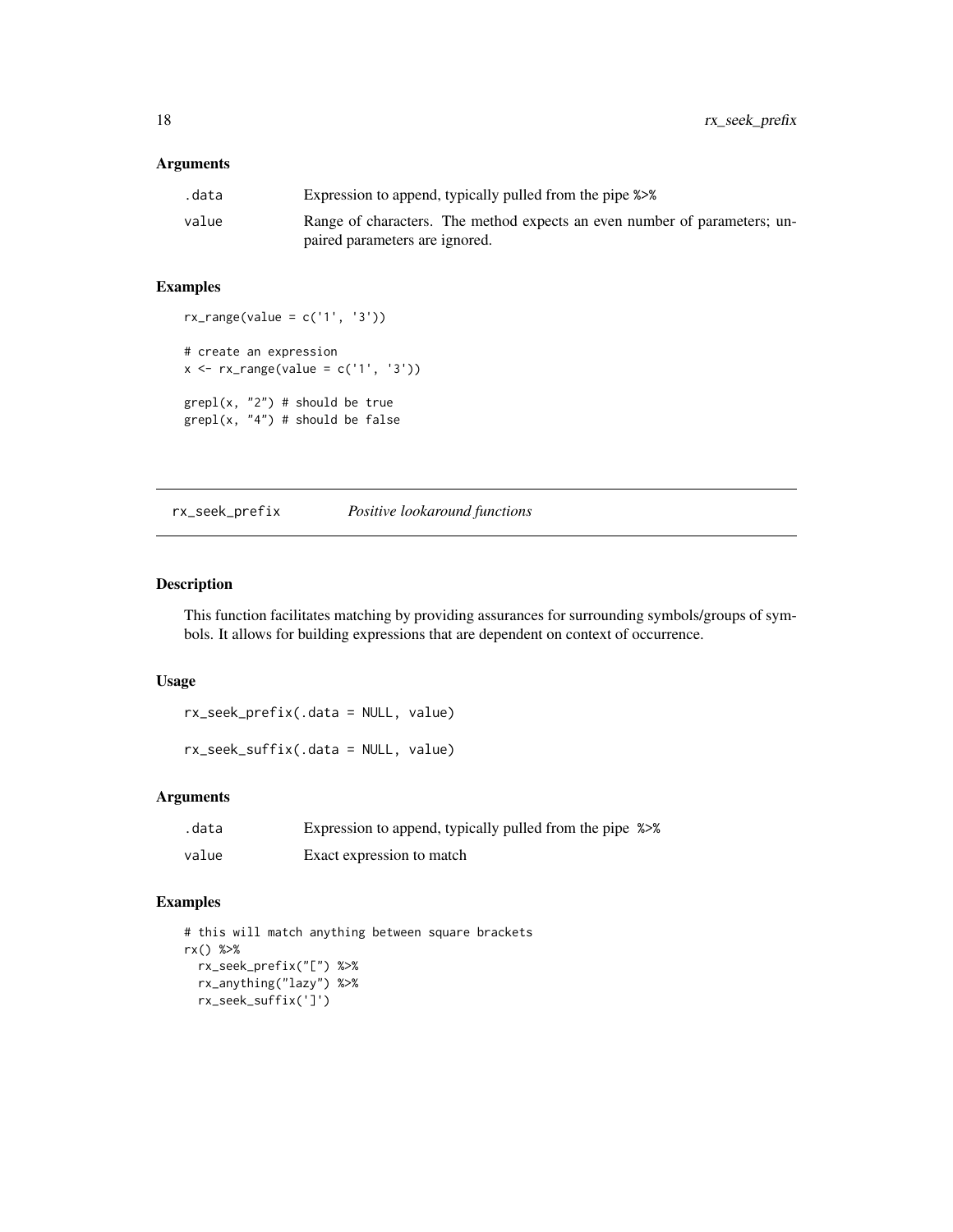#### <span id="page-18-0"></span>Description

This expression is almost identical to  $rx$ <sub>anything</sub>() with one major exception, a + is used instead of a \*. This means rx\_something() expects *something* whereas anything() expects *anything* including... nothing!

#### Usage

rx\_something(.data = NULL, mode = "greedy")

#### Arguments

| .data | Expression to append, typically pulled from the pipe %>%                                                                                                                              |
|-------|---------------------------------------------------------------------------------------------------------------------------------------------------------------------------------------|
| mode  | Matching mode (greedy (default) or lazy). Lazy matching stops after the first<br>match, greedy continues searching until end of the string and then back-tracks<br>to the last match. |
|       |                                                                                                                                                                                       |

#### References

Metacharacters: <https://www.regular-expressions.info/characters.html#special> Greedy and Lazy Quantifiers: <https://www.regular-expressions.info/repeat.html#greedy>

#### Examples

```
rx_something()
# construct an expression
x <- rx_something()
grepl(x, "something!") # this should be true<br>grepl(x, "") # this should be false
                              # this should be false
grepl(rx_anything(), "") # this should be true
```
rx\_something\_but *Match any character(s) except these at least once.*

#### Description

This expression is almost identical to  $rx$ <sub>-anything-but</sub>() with one major exception,  $a + is$  used instead of a \*. This means rx\_something\_but() expects *something* whereas rx\_anything\_but() expects *anything* including... nothing!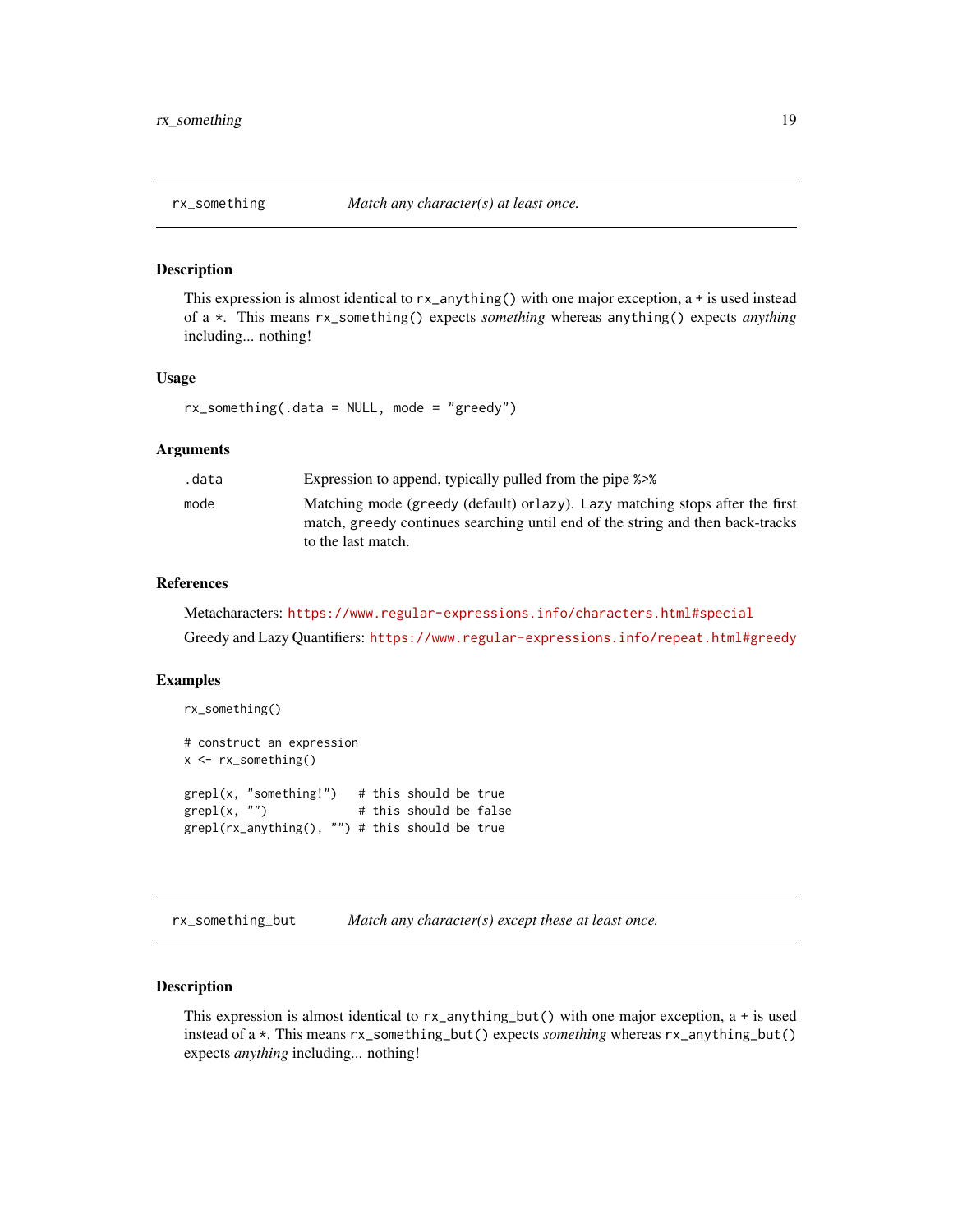### <span id="page-19-0"></span>Usage

rx\_something\_but(.data = NULL, value, mode = "greedy")

#### Arguments

| .data | Expression to append, typically pulled from the pipe %>%                                                                                                                              |
|-------|---------------------------------------------------------------------------------------------------------------------------------------------------------------------------------------|
| value | Expression to optionally match                                                                                                                                                        |
| mode  | Matching mode (greedy (default) or lazy). Lazy matching stops after the first<br>match, greedy continues searching until end of the string and then back-tracks<br>to the last match. |

# References

Metacharacters: <https://www.regular-expressions.info/characters.html#special>

Greedy and Lazy Quantifiers: <https://www.regular-expressions.info/repeat.html#greedy>

# Examples

```
rx_something_but(value = "abc")
# create an expression
x <- rx_something_but(value = "python")
graph(x, "R") # should be true
grepl(x, "py") # should be false
```
rx\_space *Match a space character.*

# Description

Matches a space character.

# Usage

rx\_space(.data = NULL, inverse = FALSE)

#### Arguments

| .data   | Expression to append, typically pulled from the pipe %>%                             |
|---------|--------------------------------------------------------------------------------------|
| inverse | Invert match behavior, defaults to FALSE (match space). Use TRUE to <i>not</i> match |
|         | space.                                                                               |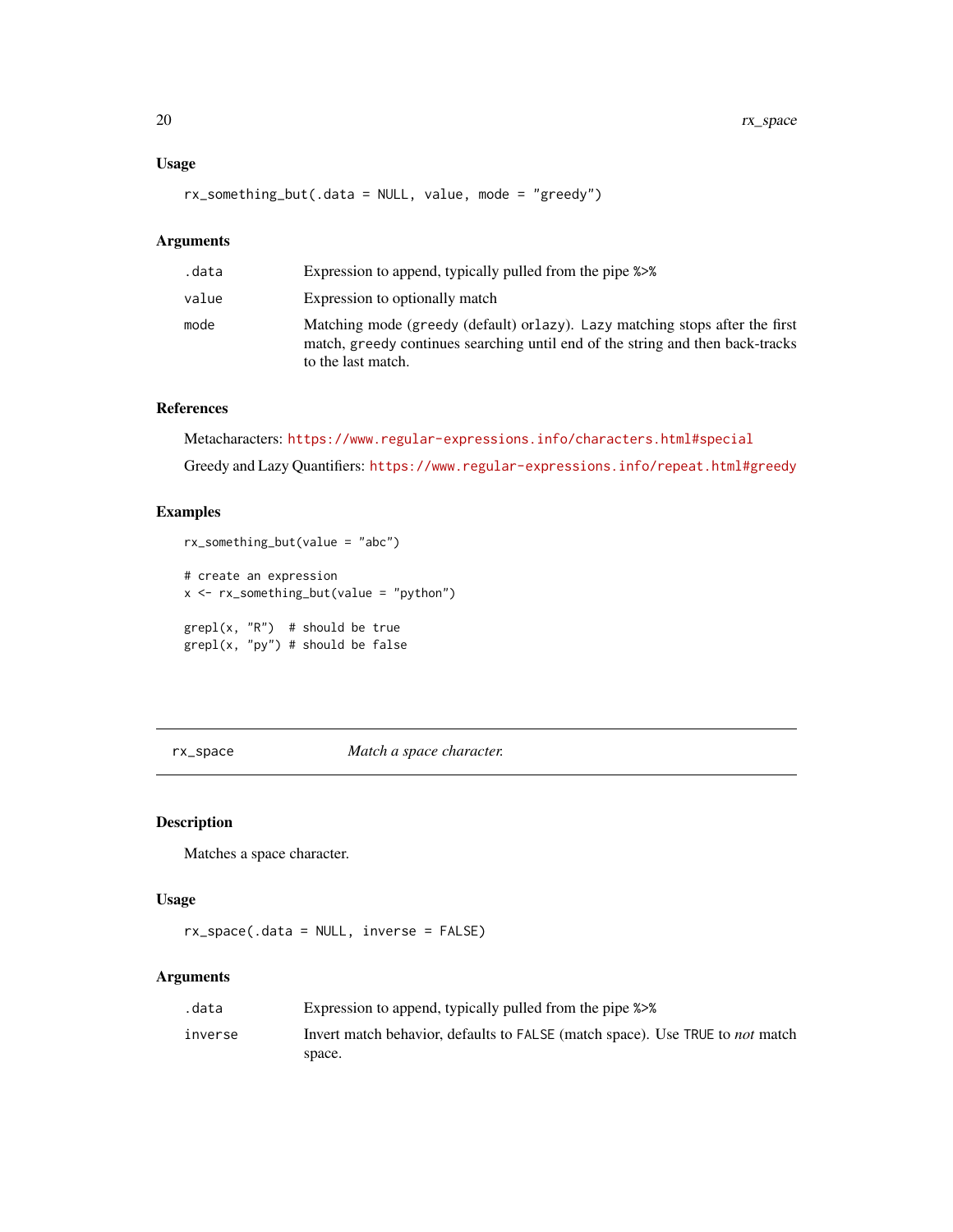# <span id="page-20-0"></span>rx\_start\_of\_line 21

# Examples

```
# match space, default
rx_space()
# dont match space
rx_space(inverse = TRUE)
# create an expression
x < -rx\_space()# create input
string <- "1 apple\t"
# extract match
regmatches(string, regexpr(x, string))
# extract no whitespace by inverting behavior
y \leq -rx\_space(inverse = TRUE)regmatches(string, gregexpr(y, string))
```
rx\_start\_of\_line *Match the expression only if it appears from beginning of line.*

#### Description

Control whether to match the expression only if it appears from the beginning of the line.

#### Usage

rx\_start\_of\_line(.data = NULL, enable = TRUE)

#### Arguments

| .data  | Expression to append, typically pulled from the pipe %>% |
|--------|----------------------------------------------------------|
| enable | Whether to enable this behavior, defaults to TRUE        |

```
rx_start_of_line(enable = TRUE)
rx_start_of_line(enable = FALSE)
# create expression
x \le -rx() %>>rx_start_of_line() %>%
  rx_find("apple")
grepl(x, "pineapple") # should be false
graph(x, "apple") # should be true
```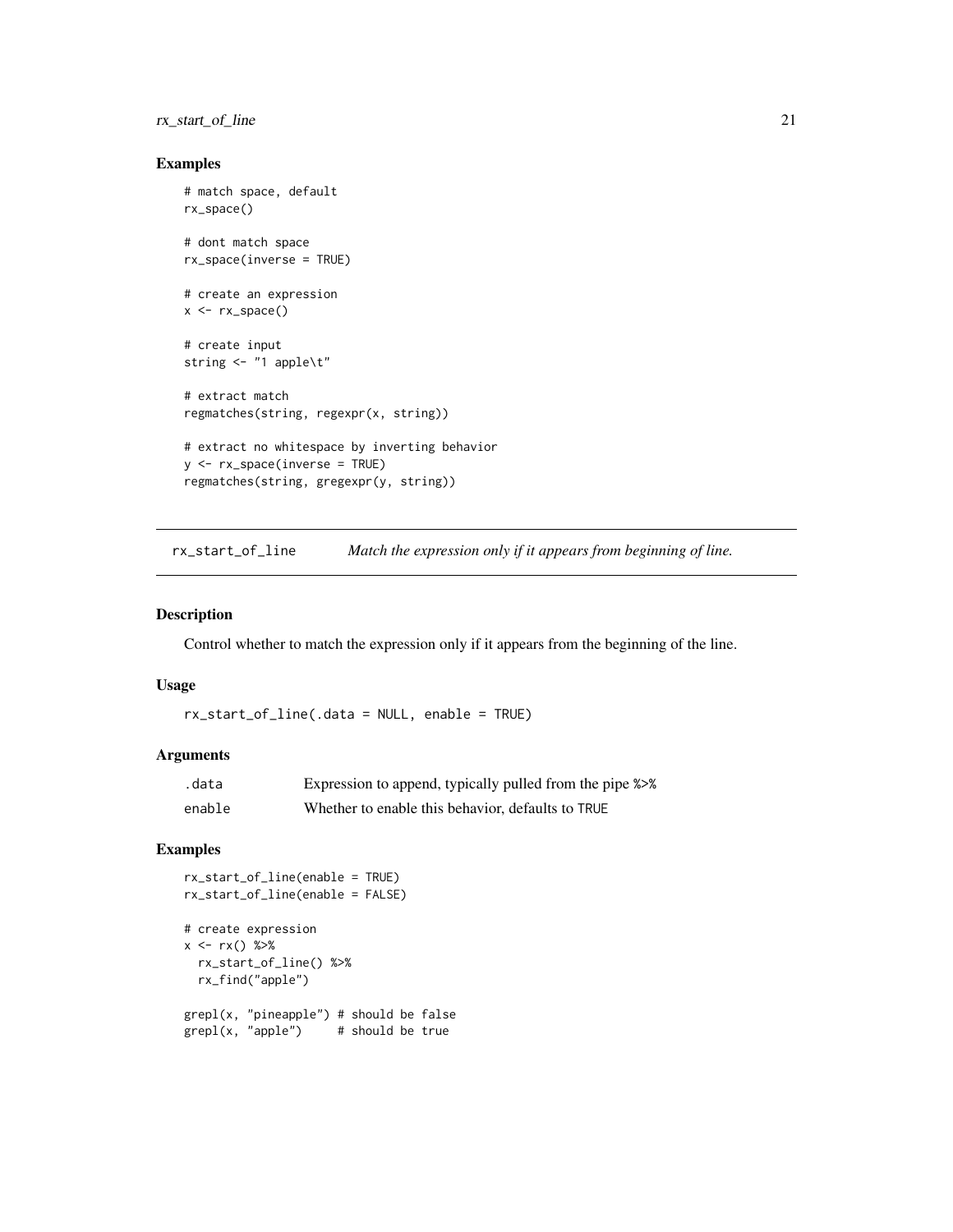<span id="page-21-0"></span>

# Description

Match a tab character.

# Usage

rx\_tab(.data = NULL, inverse = FALSE)

# Arguments

| .data   | Expression to append, typically pulled from the pipe %>%                            |
|---------|-------------------------------------------------------------------------------------|
| inverse | Invert match behavior, defaults to FALSE (match tabs). Use TRUE to <i>not</i> match |
|         | tabs.                                                                               |

# Details

This function is looks for tabs with the following expression:  $\setminus t$ 

```
1. Tab character: https://codepoints.net/U+0009
```
# Examples

```
rx_tab()
rx_tab(inverse = TRUE)
# create an expression
x \leftarrow rx\_tab()# create input
string <- "foo\tbar"
# extract match
regmatches(string, regexpr(x, string))
```
rx\_uppercase *Match upper case letters.*

# Description

Matches upper case letters only.

# Usage

rx\_uppercase(.data = NULL, inverse = FALSE)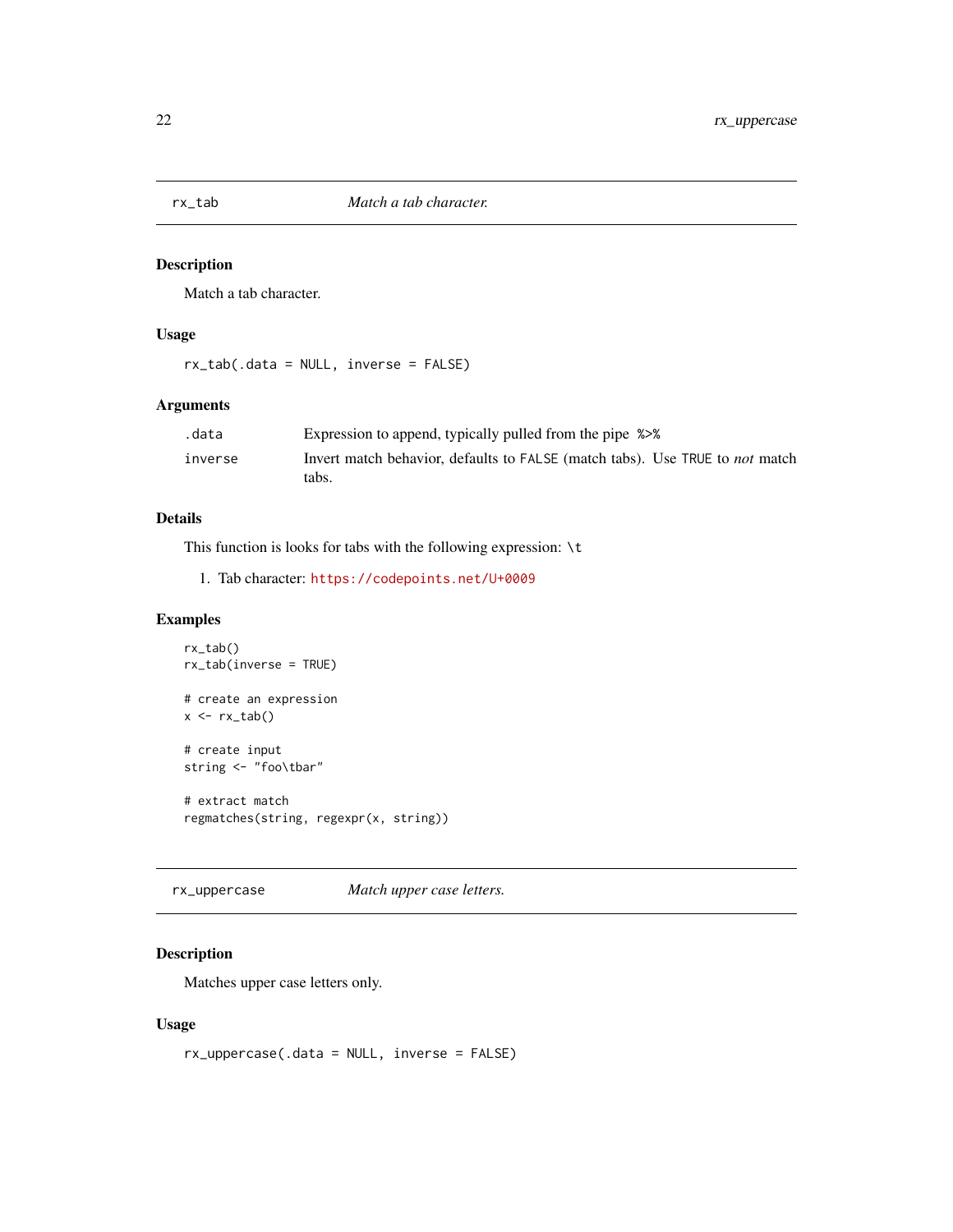# <span id="page-22-0"></span>rx\_whitespace 23

# Arguments

| .data   | Expression to append, typically pulled from the pipe %>%                            |
|---------|-------------------------------------------------------------------------------------|
| inverse | Invert match behavior, defaults to FALSE (match upper case). Use TRUE to <i>not</i> |
|         | match upper case.                                                                   |

# Examples

```
rx_uppercase()
rx_uppercase(inverse = TRUE)
# create an expression
x <- rx_uppercase()
y <- rx_uppercase(inverse = TRUE)
# create input
string <- "Apple 1!"
# extract match
regmatches(string, gregexpr(x, string))
regmatches(string, gregexpr(y, string))
```
rx\_whitespace *Match a whitespace character.*

#### Description

Match a whitespace character.

#### Usage

rx\_whitespace(.data = NULL, inverse = FALSE)

# Arguments

| .data   | Expression to append, typically pulled from the pipe %>%                            |
|---------|-------------------------------------------------------------------------------------|
| inverse | Invert match behavior, defaults to FALSE (match whitespace). Use TRUE to <i>not</i> |
|         | match whitespace.                                                                   |

#### Details

Match a whitespace character (one of space, tab, carriage return, new line, vertical tab and form feed).

- 1. space: <https://codepoints.net/U+0020>
- 2. tab: <https://codepoints.net/U+0009>
- 3. carriage return: <https://codepoints.net/U+000D>
- 4. new line: <https://codepoints.net/U+000>
- 5. vertical tab: <https://codepoints.net/U+000B>
- 6. form feed: <https://codepoints.net/U+000C>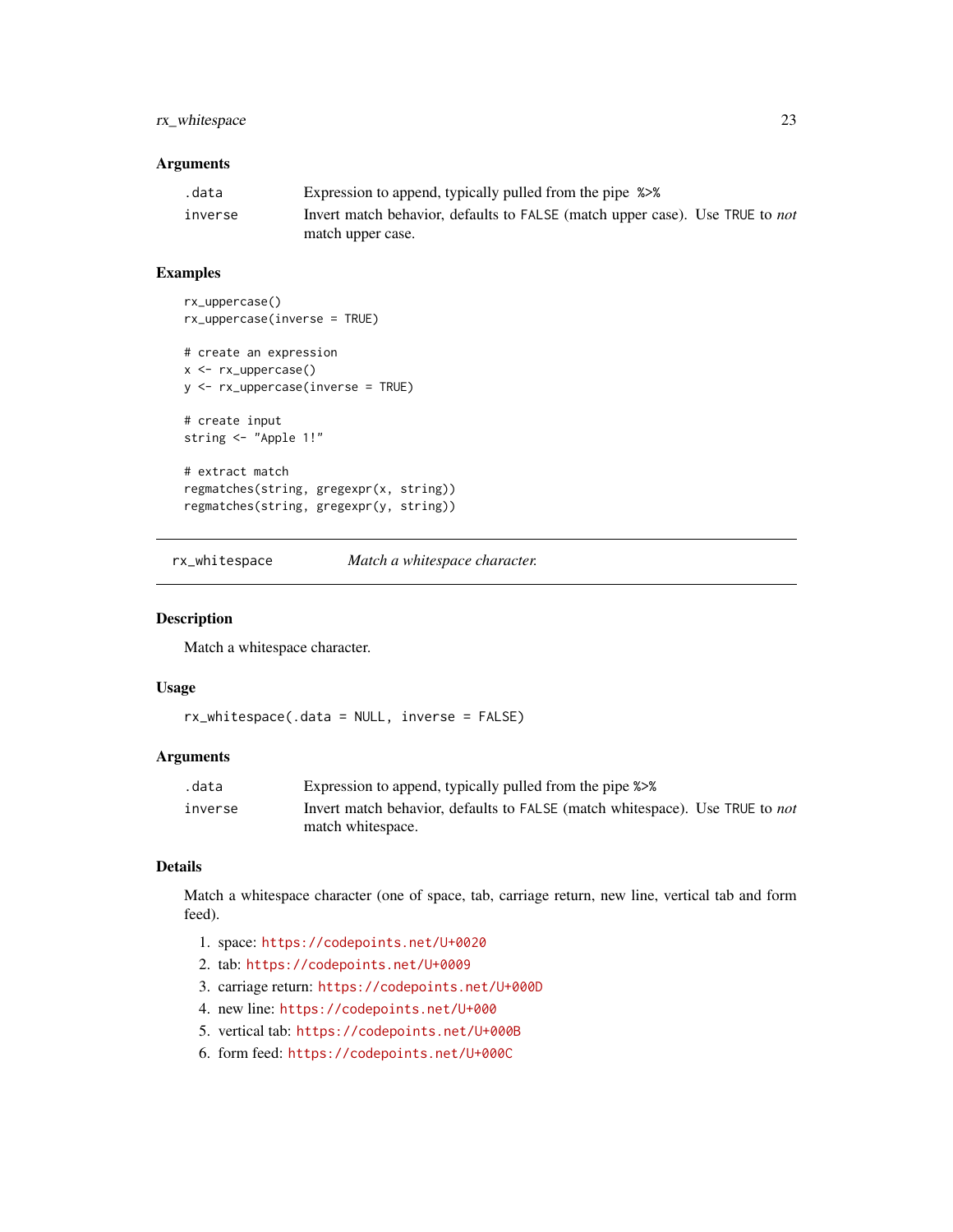# Examples

```
# match whitespace, default
rx_whitespace()
# dont match whitespace
rx_whitespace(inverse = TRUE)
# create an expression
x <- rx_whitespace()
# create input
string <- "1 apple"
# extract match
regmatches(string, regexpr(x, string))
# extract no whitespace by inverting behavior
y <- rx_whitespace(inverse = TRUE)
regmatches(string, gregexpr(y, string))
```
rx\_with\_any\_case *Control case-insensitive matching.*

#### Description

Control case-insensitive matching.

#### Usage

```
rx_with_any_case(.data = NULL, enable = TRUE)
```
#### Arguments

| .data  | Expression to append, typically pulled from the pipe %>% |  |
|--------|----------------------------------------------------------|--|
| enable | Whether to enable this behavior                          |  |

#### Details

Equivalent to adding or removing the i modifier.

```
rx_with_any_case()
```

```
# case insensitive
x \leq -rx() %>%
 rx_find("abc") %>%
  rx_with_any_case()
```
<span id="page-23-0"></span>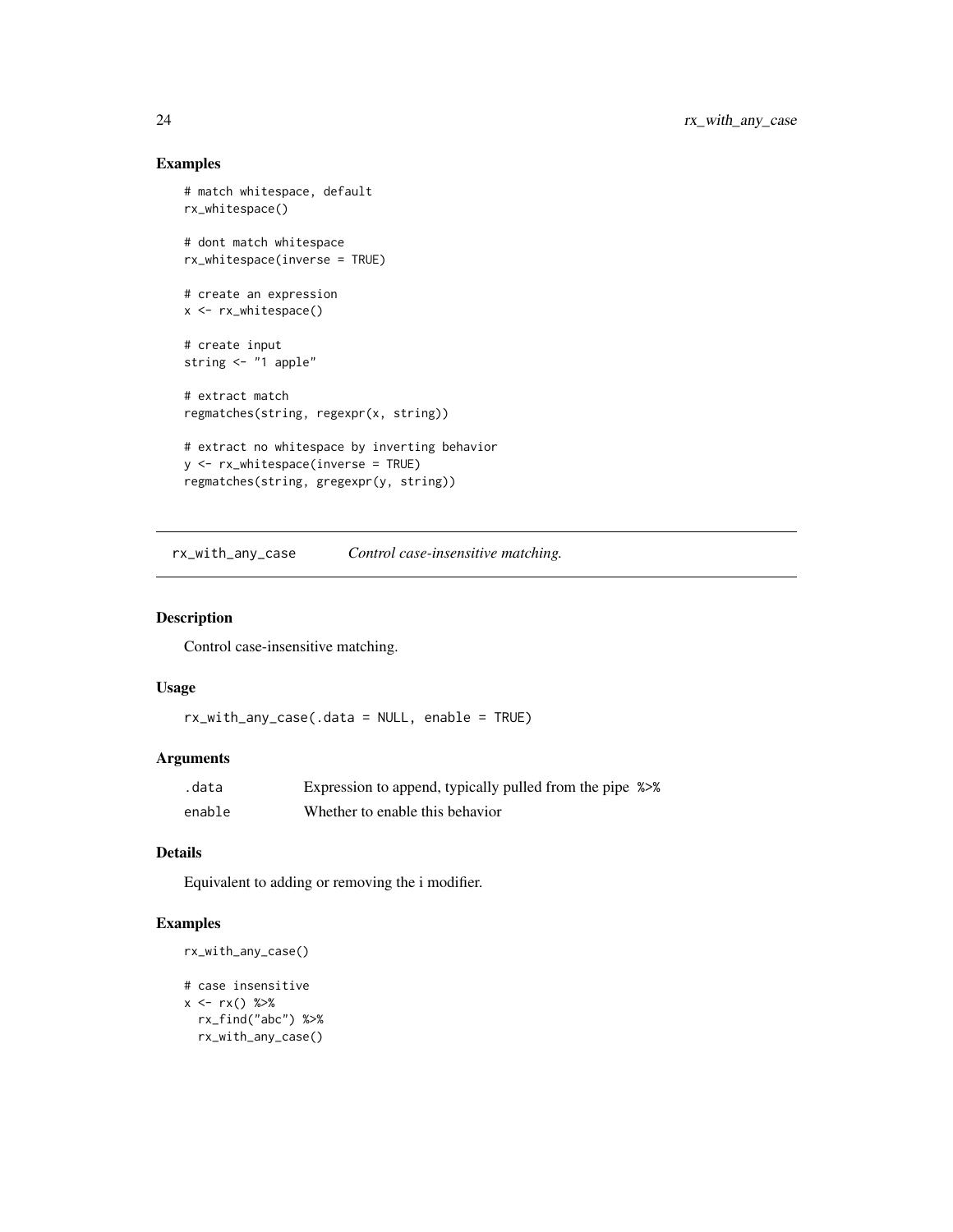#### <span id="page-24-0"></span>rx\_word 25

```
# case sensitive
y \leq -rx() %>%
 rx_find("abc") %>%
  rx_with_any_case(enable = FALSE)
grepl(x, "ABC") # should be true
grepl(y, "ABC") # should be false
```
rx\_word *Match a word.*

# Description

Match a word—a string of word characters (a–z,  $A$ –Z,  $0-9$  or  $\Box$ ). This function is looks for tabs with the following expression: \w+

#### Usage

rx\_word(.data = NULL)

# Arguments

.data Expression to append, typically pulled from the pipe %>%

# Examples

rx\_word()

```
# create an expression
x \leftarrow rx_word()# create inputs
string1 <- "foo_bar"
string2 <- "foo-bar"
# extract matches
regmatches(string1, regexpr(x, string1))
regmatches(string2, regexpr(x, string2)) # doesn't match -
```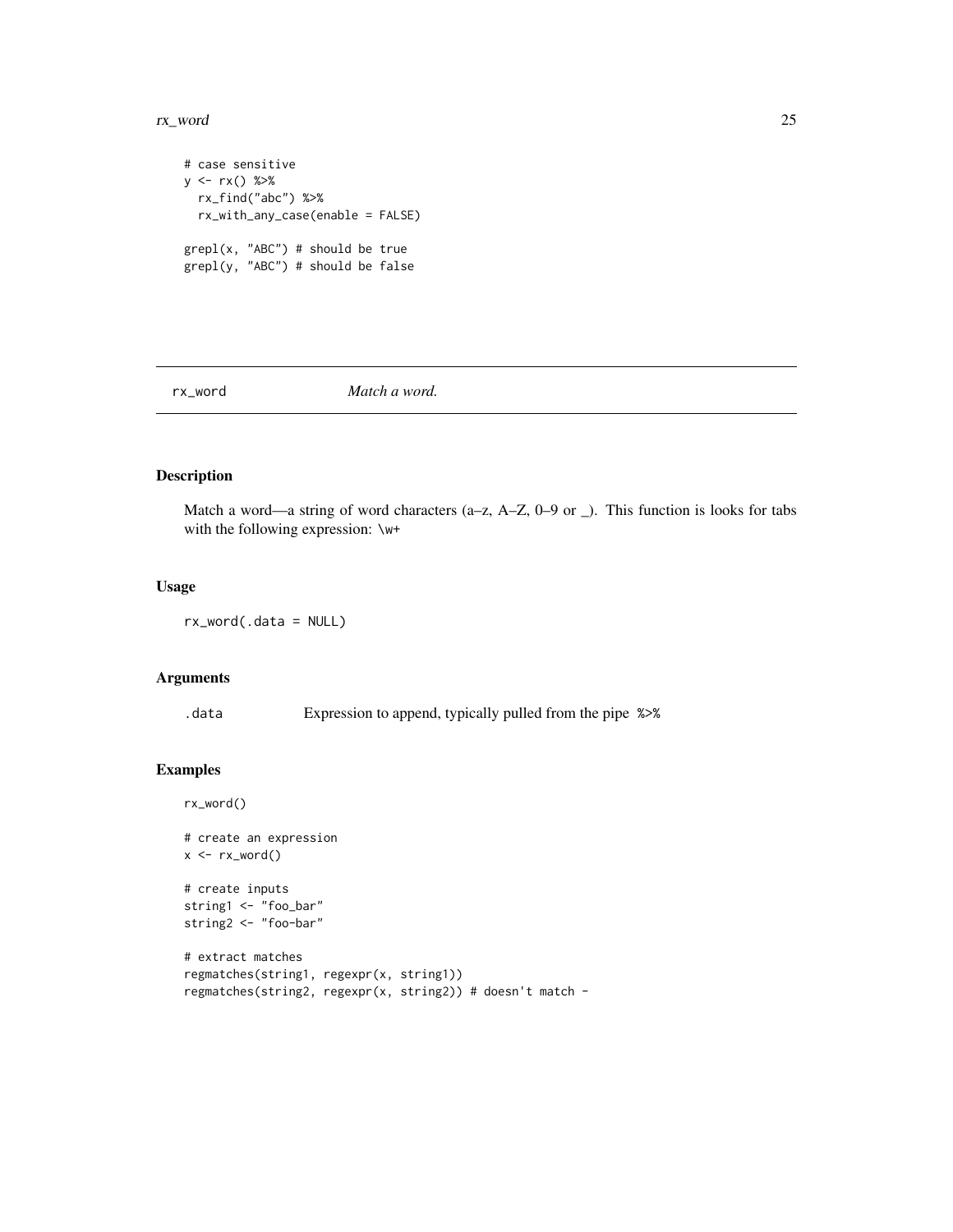<span id="page-25-0"></span>

# Description

Match a word character (a–z, A–Z, 0–9 or \_).

#### Usage

rx\_word\_char(.data = NULL)

#### Arguments

.data Expression to append, typically pulled from the pipe %>%

# Examples

rx\_word\_char()

# Same as rx\_word()  $x \le -rx_word_char()$  %>% rx\_one\_or\_more()

rx\_word\_edge *Find beginning or end of a word.*

# Description

Match beginning or end of a word—a string consisting of of word characters (a–z, A–Z, 0–9 or  $\Box$ ).

#### Usage

rx\_word\_edge(.data = NULL)

# Arguments

.data Expression to append, typically pulled from the pipe %>%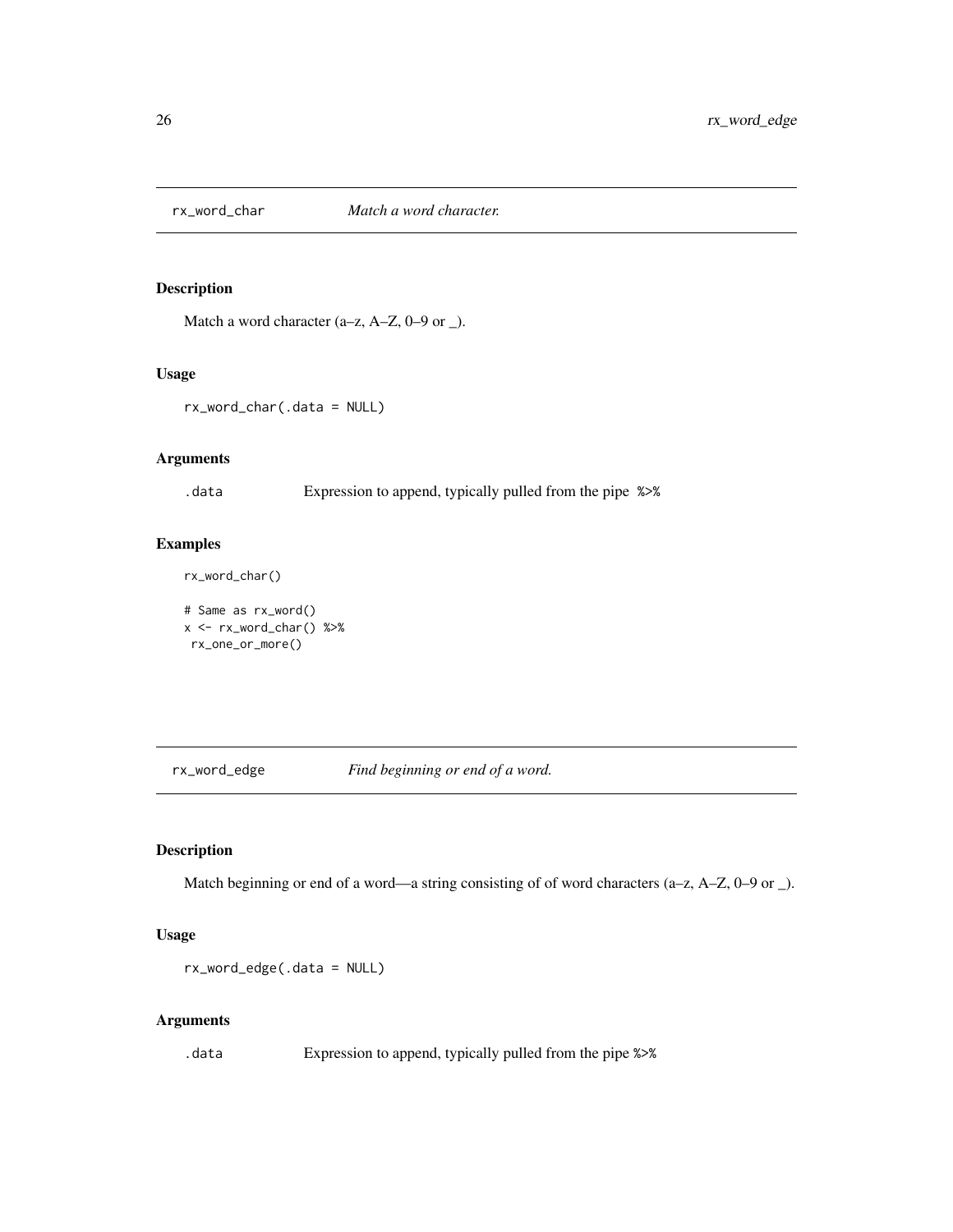#### <span id="page-26-0"></span>sanitize 27

#### Examples

rx\_word\_edge()

```
x \leq -rx() %>%
rx_word_edge() %>%
rx_alpha() %>%
rx_one_or_more() %>%
rx_word_edge()
# create inputs
string1 <- "foobar"
string2 <- "foo 23a bar"
# matches 'foobar'
regmatches(string1, regexpr(x, string1))
# matches 'foo' and 'bar' separately
regmatches(string2, gregexpr(x, string2))
```
sanitize *Escape characters expected special by regex engines*

#### Description

Takes a string and escapes all characters considered special by the regex engine. This is used internally when you add a string to the value parameter in most of the available functions. It is exported and usable externally for users that want to escape all special characters in their desired match. The following special characters are escaped .  $\mid * ? + ( ) { }$   $\mid$   $\rightarrow$   $\land$   $\mid$  = [ ]

### Usage

sanitize(x)

# Arguments

x String to sanitize

```
sanitize("^")
sanitize("^+")
sanitize("^+?")
```